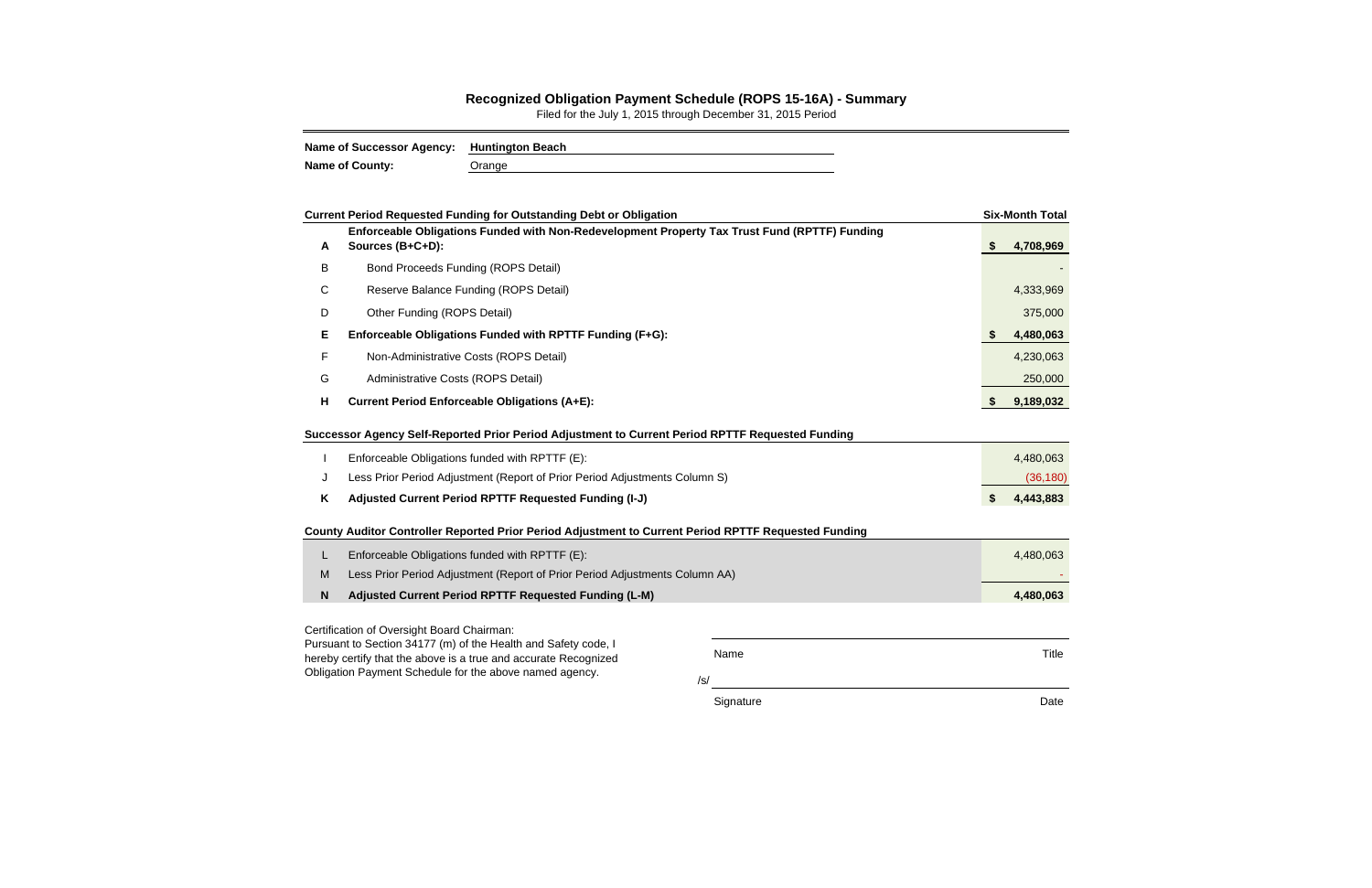|       |                                                                                                    |                                                 |                                             |                                               |                                                       | Recognized Obligation Payment Schedule (ROPS 15-16A) - ROPS Detail<br>July 1, 2015 through December 31, 2015<br>(Report Amounts in Whole Dollars)                                                                                                                                                                                        |                     |                                                              |         |                      |                                                          |                        |                        |                  |      |                              |
|-------|----------------------------------------------------------------------------------------------------|-------------------------------------------------|---------------------------------------------|-----------------------------------------------|-------------------------------------------------------|------------------------------------------------------------------------------------------------------------------------------------------------------------------------------------------------------------------------------------------------------------------------------------------------------------------------------------------|---------------------|--------------------------------------------------------------|---------|----------------------|----------------------------------------------------------|------------------------|------------------------|------------------|------|------------------------------|
| A     |                                                                                                    | C                                               | D                                           | Е                                             |                                                       | G                                                                                                                                                                                                                                                                                                                                        | H                   |                                                              |         |                      |                                                          |                        |                        | $\mathbf{o}$     |      | D                            |
|       |                                                                                                    |                                                 |                                             |                                               |                                                       |                                                                                                                                                                                                                                                                                                                                          |                     |                                                              |         |                      | Non-Redevelopment Property Tax Trust Fund<br>(Non-RPTTF) | <b>Funding Source</b>  | <b>RPTTF</b>           |                  |      |                              |
| Item# | Project Name / Debt Obligation                                                                     | <b>Obligation Type</b>                          | Contract/Agreement<br><b>Execution Date</b> | Contract/Agreement<br><b>Termination Date</b> | Payee                                                 | <b>Description/Project Scope</b>                                                                                                                                                                                                                                                                                                         | <b>Project Area</b> | <b>Total Outstanding</b><br>Debt or Obligation<br>70,500,536 | Retired | <b>Bond Proceeds</b> | Reserve Balance<br>4,333,969<br>$\mathbf{\hat{s}}$       | Other Funds<br>375,000 | Non-Admin<br>4.230.063 | Admin<br>250,000 |      | Six-Month Total<br>9,189,032 |
|       | <b>Land Sale Emerald Cove</b>                                                                      | City/County Loans                               | 5/18/2009                                   | 10/1/2030                                     | <b>COHB Park A &amp; D Fund</b>                       | Legally Binding Operative Agreement                                                                                                                                                                                                                                                                                                      | <b>Merged</b>       |                                                              | N       |                      |                                                          |                        |                        |                  |      |                              |
|       | 2 Hyatt Regency Huntington Beach<br>Project                                                        | OPA/DDA/Constructi 9/14/1998<br>on              |                                             | 9/30/2023                                     | PCH Beach Resorts LLC                                 | Disposition and Development<br>Agreement approved on September<br>14, 1998 for the Waterfront<br>Development                                                                                                                                                                                                                             | Merged              |                                                              | N       |                      |                                                          |                        | 367,251                |                  |      | 367,251                      |
|       | 3 2002 Tax Allocation Refunding<br><b>Bonds</b>                                                    | Bonds Issued On or 6/19/2002<br>Before 12/31/10 |                                             | 8/1/2024                                      |                                                       | Bank of New York Trust Co. Tax Allocation Bonds Debt Service<br>Payments                                                                                                                                                                                                                                                                 | Merged              | 13,050,138                                                   | N       |                      | 1,371,069                                                |                        |                        |                  | - \$ | 1,371,069                    |
|       | 1999 Tax Allocation Refunding<br><b>Bonds</b>                                                      | Bonds Issued On or 1/12/1999<br>Before 12/31/10 |                                             | 8/1/2024                                      |                                                       | Bank of New York Trust Co. Tax Allocation Bonds Debt Service<br>Payments                                                                                                                                                                                                                                                                 | Merged              | 5,982,295                                                    | N       |                      | 632,412                                                  |                        |                        |                  | - \$ | 632,412                      |
|       | 5 2002 Tax Allocation Refunding<br><b>Bonds</b>                                                    | Fees                                            | 11/17/2010                                  | 11/17/2016                                    | Arbitrage Compliance<br>Specialist                    | Tax Allocation Bonds arbitrage rebate Merged<br>calculation - Federal IRS Compliance                                                                                                                                                                                                                                                     |                     | 500                                                          | N       |                      |                                                          |                        | 500                    |                  | - \$ | 500                          |
|       | 1999 Tax Allocation Refunding<br><b>Bonds</b>                                                      | Fees                                            | 11/17/2010                                  | 11/17/2016                                    | Arbitrage Compliance<br>Specialist                    | Tax Allocation Bonds arbitrage rebate<br>calculation - Federal IRS Compliance                                                                                                                                                                                                                                                            | Merged              | 500                                                          | N       |                      |                                                          |                        | 500                    |                  | -\$  | 500                          |
|       | 8 2002 Tax Allocation Refunding<br><b>Bonds</b>                                                    | Bonds Issued On or 6/19/2002<br>Before 12/31/10 |                                             | 8/1/2024                                      | Bank of New York Mellon                               | Tax Allocation Bonds - Payment to<br><b>Fiscal Agent</b>                                                                                                                                                                                                                                                                                 | Merged              | 1,600                                                        | N       |                      |                                                          |                        | 1,600                  |                  | \$   | 1,600                        |
|       | 1999 Tax Allocation Refunding<br><b>Bonds</b>                                                      | Bonds Issued On or<br>Before 12/31/10           | 1/12/1999                                   | 8/1/2024                                      | Bank of New York Mellon                               | Tax Allocation Bonds - Payment to<br><b>Fiscal Agent</b>                                                                                                                                                                                                                                                                                 | Merged              | 1,600                                                        | N       |                      |                                                          |                        | 1,600                  |                  | - \$ | 1,600                        |
|       | 10 2002 Tax Allocation Refunding<br><b>Bonds</b>                                                   | Fees                                            | 1/3/2001                                    | 8/1/2016                                      | Harrell & Company<br>Advisors, LLC                    | Preparation and filing of Continuing<br>Disclosure Annual Reports and<br><b>Material Event Notices</b>                                                                                                                                                                                                                                   | Merged              | 700                                                          | N.      |                      |                                                          |                        | 700                    |                  | - \$ | 700                          |
|       | 11 1999 Tax Allocation Refunding<br><b>Bonds</b>                                                   | Fees                                            | 1/3/2001                                    | 8/1/2016                                      | Harrell & Company<br>Advisors, LLC                    | Preparation and filing of Continuing<br>Disclosure Annual Reports and<br><b>Material Event Notices</b>                                                                                                                                                                                                                                   | Merged              | 2,025                                                        | N       |                      |                                                          |                        | 2,025                  |                  | - \$ | 2,025                        |
|       | 12 Emerald Cove 2010 Series A Lease Bonds Issued On or 5/13/2010<br><b>Revenue Refunding Bonds</b> | Before 12/31/10                                 |                                             | 9/1/2021                                      | <b>US Bank</b>                                        | Emerald Cove 2010 Series A Lease<br><b>Revenue Refunding Bonds Debt</b><br><b>Service Payments</b>                                                                                                                                                                                                                                       | Merged              |                                                              | N.      |                      |                                                          |                        |                        |                  |      |                              |
|       | 13 HUD Section 108 Infrastructure<br>Loan for Hyatt/Hilton Properties                              | Bonds Issued On or<br>Before 12/31/10           | 7/21/2010                                   | 8/1/2019                                      | Bank of New York Mellon                               | Legally binding and enforceable loan<br>agreement with the U.S. Department of<br>Housing and Urban Development for<br>capital improvements                                                                                                                                                                                               | Merged              | 2,518,786                                                    | N       |                      |                                                          |                        | 433,036                |                  | - \$ | 433,036                      |
|       | 14 Strand Hotel and Mixed-Use Project, OPA/DDA/Constructi 6/1/1999<br>Parking & Infrastructure     | on                                              |                                             | 9/30/2033                                     | <b>Ballmer and Berkman</b>                            | CIM Group, LLC and Kane Property Tax Sharing Agreement<br>under the Disposition and<br>Development Agreement (DDA) for<br>development of hotel, retail, restaurant,<br>and public parking structure. The<br>Implementation of the DDA and the<br>Sixth Implementation Agreement were<br>entered into from June 1999 to<br>November 2008. | Merged              | 6,748,571                                                    | N.      |                      | 702,904                                                  |                        |                        |                  | - \$ | 702,904                      |
|       | 15 Strand Project Additional Parking                                                               | OPA/DDA/Constructi 1/20/2009                    |                                             | 9/30/2033                                     | CIM Group, LLC                                        | Property Tax Sharing Agreement<br>under the Disposition and<br>Development Agreement (DDA) and<br>Sixth Implementation Agreement for<br>the Strand projects parking structure<br>authorized on January 20, 2009.                                                                                                                         | Merged              | 414,402                                                      | N       |                      | 49,576                                                   |                        |                        |                  |      | 49,576                       |
|       | 16 Pacific City                                                                                    | OPA/DDA/Constructi 10/16/2006                   |                                             | 10/16/2026                                    | Makar Properties & Kane<br><b>Ballmer and Berkman</b> | <b>Owner Participation Agreement</b><br>approved on October 16, 2006 for<br>future development of a 31-acre site<br>located at Pacific Coast Highway and<br>First Street and financed by property<br>tax allocations.                                                                                                                    | Merged              | 5,520,000                                                    | N       |                      |                                                          |                        |                        |                  | - \$ |                              |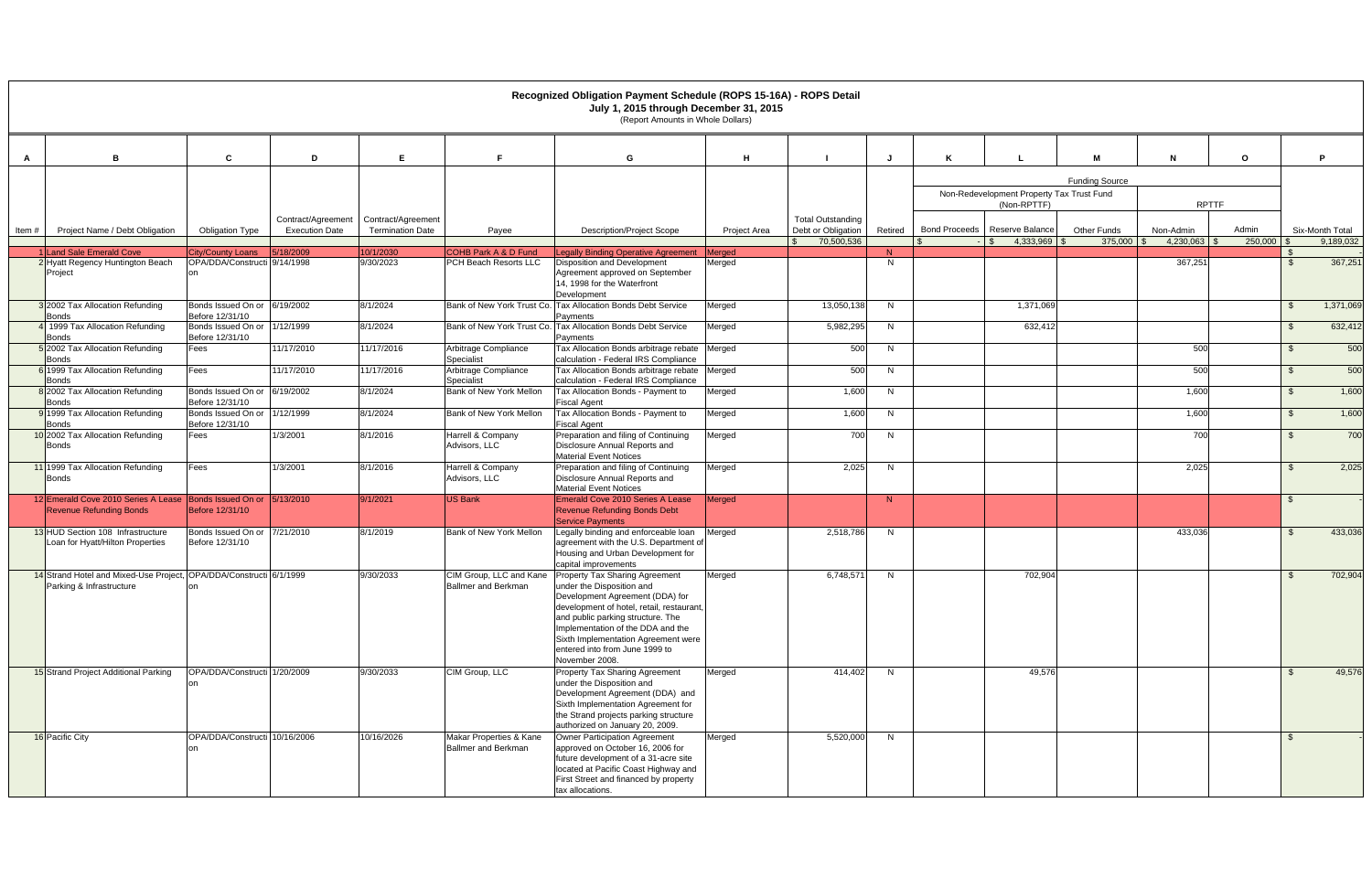|       |                                                                              |                                          |                                             |                                               |                                                                                                    | Recognized Obligation Payment Schedule (ROPS 15-16A) - ROPS Detail<br>July 1, 2015 through December 31, 2015                                                                                                                                                                                                                            |                     |                                                |         |                                                          |                       |              |              |      |                 |
|-------|------------------------------------------------------------------------------|------------------------------------------|---------------------------------------------|-----------------------------------------------|----------------------------------------------------------------------------------------------------|-----------------------------------------------------------------------------------------------------------------------------------------------------------------------------------------------------------------------------------------------------------------------------------------------------------------------------------------|---------------------|------------------------------------------------|---------|----------------------------------------------------------|-----------------------|--------------|--------------|------|-----------------|
|       |                                                                              |                                          |                                             |                                               |                                                                                                    | (Report Amounts in Whole Dollars)                                                                                                                                                                                                                                                                                                       |                     |                                                |         |                                                          |                       |              |              |      |                 |
| A     | B                                                                            | C                                        | D                                           | E.                                            |                                                                                                    | G                                                                                                                                                                                                                                                                                                                                       | H                   |                                                |         |                                                          | м                     | N            | $\mathbf{o}$ | P    |                 |
|       |                                                                              |                                          |                                             |                                               |                                                                                                    |                                                                                                                                                                                                                                                                                                                                         |                     |                                                |         |                                                          | <b>Funding Source</b> |              |              |      |                 |
|       |                                                                              |                                          |                                             |                                               |                                                                                                    |                                                                                                                                                                                                                                                                                                                                         |                     |                                                |         | Non-Redevelopment Property Tax Trust Fund<br>(Non-RPTTF) |                       | <b>RPTTF</b> |              |      |                 |
| Item# | Project Name / Debt Obligation                                               | <b>Obligation Type</b>                   | Contract/Agreement<br><b>Execution Date</b> | Contract/Agreement<br><b>Termination Date</b> | Payee                                                                                              | <b>Description/Project Scope</b>                                                                                                                                                                                                                                                                                                        | <b>Project Area</b> | <b>Total Outstanding</b><br>Debt or Obligation | Retired | Bond Proceeds   Reserve Balance                          | <b>Other Funds</b>    | Non-Admin    | Admin        |      | Six-Month Total |
|       | 17 Pacific City - Very Low Income Units OPA/DDA/Constructi 10/16/2006        |                                          |                                             | 11/26/2024                                    | <b>Makar Properties</b>                                                                            | 15% affordable housing requirement<br>pursuant to Attachment 5 of the Owner<br>Participation Agreement approved on<br>October 16, 2006. Of the 15%<br>required housing obligation, 5% very-<br>low income housing is to be developed<br>by the Housing Authority. The<br>Developer is required to provide the<br>remaining 10% on site. | <b>Merged</b>       |                                                | N       |                                                          |                       |              |              |      |                 |
|       | 19 Repayment of SERAF Debt<br>Obligation 2009                                | <b>SERAF/ERAF</b>                        | 5/10/2010                                   | 11/26/2024                                    | <b>Housing Authority</b>                                                                           | Legally enforceable obligation for<br><b>SERAF Loan repayment</b>                                                                                                                                                                                                                                                                       | Merged              |                                                | N       |                                                          |                       |              |              | - \$ |                 |
|       | 20 Repayment of SERAF Debt<br>Obligation 2010                                | SERAF/ERAF                               | 5/10/2011                                   | 11/26/2024                                    | Housing Authority                                                                                  | Legally enforceable obligation for<br><b>SERAF Loan repayment</b>                                                                                                                                                                                                                                                                       | Merged              |                                                | N.      |                                                          |                       |              |              | -S   |                 |
|       | 21 Abdelmudi Owner Participation<br>Agreement/Rent Differential<br>Agreement | OPA/DDA/Constructi 5/28/1991<br>on       |                                             | 12/31/2017                                    | Abdelmudi Development<br>Company                                                                   | Owner Participation Agreement/Rent<br>Differential Agreement approved on<br>May 28, 1991 for the development of<br>the three story building at the<br>Oceanview Promenade, The Third<br>Implementation Amendment took<br>effect on November 21, 1994.                                                                                   | Merged              | 10,000                                         | N.      |                                                          |                       | 10,000       |              | - \$ | 10,000          |
|       | 23 Unfunded CalPERS Pension<br>Liabilities                                   | Unfunded Liabilities                     | 6/30/2011                                   | 11/26/2026                                    | <b>CalPERS</b>                                                                                     | Unfunded CalPERS pension obligation Merged<br>as per CalPERS actuarial valuation as<br>of June 30, 2012                                                                                                                                                                                                                                 |                     | 2,697,64                                       | N.      |                                                          |                       | 125,158      |              | - \$ | 125,158         |
|       | 24 Unfunded Supplemental Retirement Unfunded Liabilities<br>Liabilities      |                                          | 9/30/2011                                   | 11/26/2026                                    | <b>US Bank</b>                                                                                     | Unfunded actuarial accrued liability as Merged<br>of September 30, 2013 as per actuarial<br>valuation by Bartel Associates, LLC.                                                                                                                                                                                                        |                     | 607,550                                        | N.      |                                                          |                       | 68,920       |              | - \$ | 68,920          |
|       | 26 Unfunded OPEB Liabilities                                                 | Unfunded Liabilities 6/30/2011           |                                             | 11/26/2024                                    | CalPERS/CERBT                                                                                      | Unfunded actuarial accrued liability as Merged<br>of June 30, 2013 as per Bartel<br>Associates, LLC.                                                                                                                                                                                                                                    |                     | 75,629                                         | N       |                                                          |                       | 31,817       |              | -\$  | 31,817          |
|       | 27 Obligation for unused employee<br>General Leave earned and vested         | <b>Unfunded Liabilities</b>              | 9/30/2011                                   | 11/26/2024                                    | City employees directly<br>involved in Housing and<br>Redevelopment projects<br>and administration | Obligation for unused employee<br>General Leave earned and vested as<br>per MOUs and AB 1X26                                                                                                                                                                                                                                            | Merged              | 71,171                                         | N.      |                                                          |                       | 19,405       |              | -\$  | 19,405          |
|       | 29 Bella Terra Parking Infrastructure<br>Property Tax Sharing Agreement      | OPA/DDA/Constructi 10/2/2000             |                                             | 9/30/2025                                     |                                                                                                    | Bella Terra Associates LLC Property Tax Sharing Agreement<br>required under the terms of the Owner<br>Participation Agreement (dated<br>10/2/2000) and Second<br>Implementation Agreement (dated<br>9/17/2007) for the development of the<br>Huntington Center (Bella Terra).<br>Includes legal requirements to enforce<br>obligation.  | Merged              | 12,910,919                                     | N       | 1,578,008                                                |                       |              |              |      | 1,578,008       |
|       | 30 Bella Terra Phase II Property Tax<br><b>Sharing Agreement</b>             | OPA/DDA/Constructi 10/4/2010<br>on       |                                             | 7/1/2036                                      | Bella Terra Villas, LLC                                                                            | Agreement approved on October 4,<br>2010 for construction of a 467 mixed-<br>use unit project. Construction is<br>complete and financed by property tax<br>allocations. Includes legal<br>requirements to implement obligation.                                                                                                         | Merged              | 16,961,167                                     | N       |                                                          |                       | 427,209      |              | -\$  | 427,209         |
|       | 32 Operative Agreement for the<br>Huntington Beach Redevelopment<br>Project  | City/County Loans<br>On or Before 6/27/1 | 6/17/2002                                   | 10/1/2030                                     | City of Huntington Beach                                                                           | Loan repayment for advance made on Southeast Coastal<br>capital projects in FY 2004/05                                                                                                                                                                                                                                                  |                     |                                                | N       |                                                          |                       |              |              | -\$  |                 |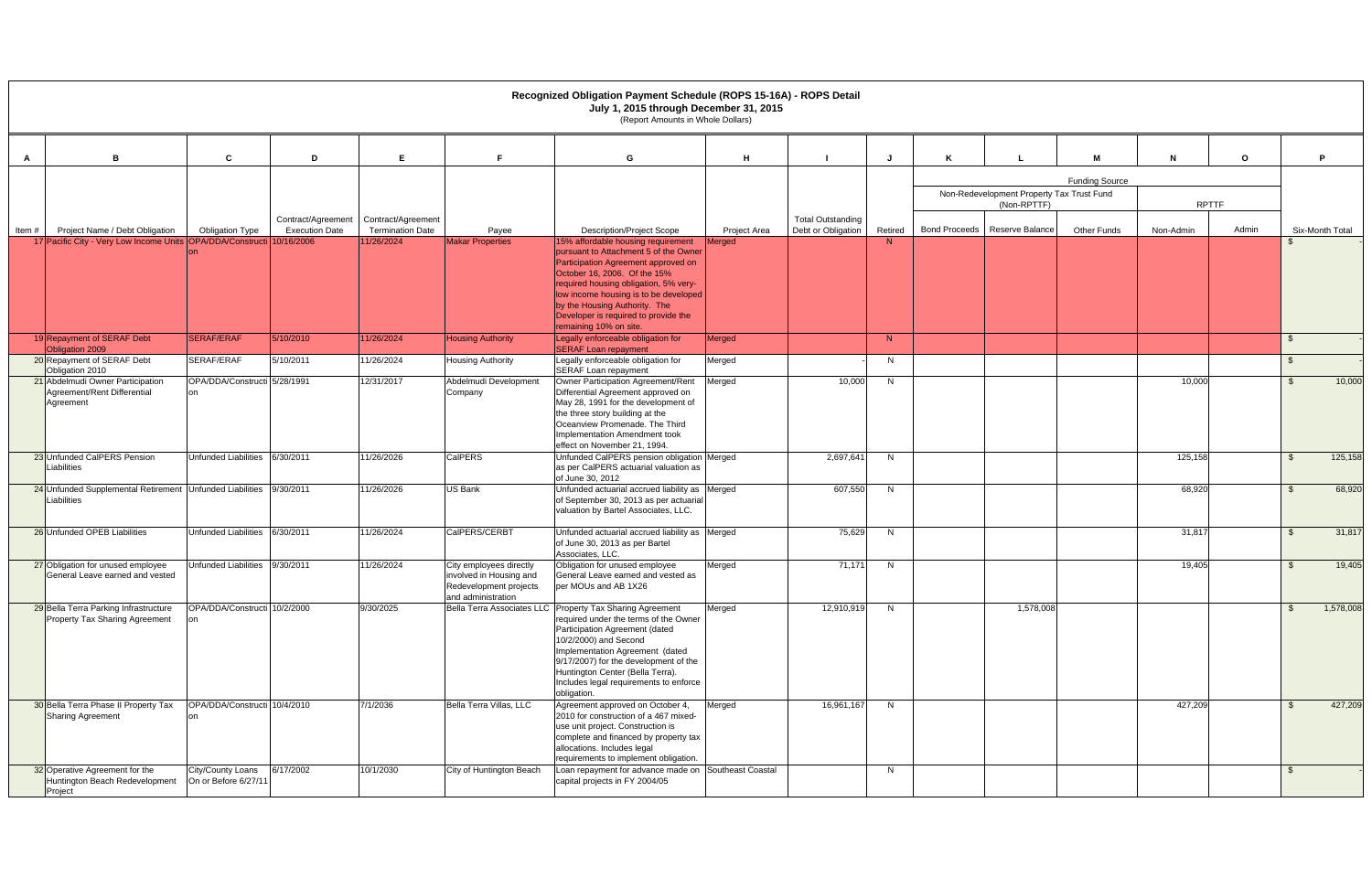|       |                                                                                                                                                                      |                                                  |                                             |                                               |                                                                                                | Recognized Obligation Payment Schedule (ROPS 15-16A) - ROPS Detail<br>July 1, 2015 through December 31, 2015<br>(Report Amounts in Whole Dollars)                                                  |                               |                                                |         |                                                          |                       |              |              |                 |
|-------|----------------------------------------------------------------------------------------------------------------------------------------------------------------------|--------------------------------------------------|---------------------------------------------|-----------------------------------------------|------------------------------------------------------------------------------------------------|----------------------------------------------------------------------------------------------------------------------------------------------------------------------------------------------------|-------------------------------|------------------------------------------------|---------|----------------------------------------------------------|-----------------------|--------------|--------------|-----------------|
|       |                                                                                                                                                                      |                                                  |                                             |                                               |                                                                                                |                                                                                                                                                                                                    |                               |                                                |         |                                                          | M                     |              |              | D               |
|       | <b>B</b>                                                                                                                                                             | C                                                | D                                           | F.                                            |                                                                                                | G                                                                                                                                                                                                  | н                             |                                                |         |                                                          |                       |              | $\mathbf{o}$ |                 |
|       |                                                                                                                                                                      |                                                  |                                             |                                               |                                                                                                |                                                                                                                                                                                                    |                               |                                                |         |                                                          | <b>Funding Source</b> |              |              |                 |
|       |                                                                                                                                                                      |                                                  |                                             |                                               |                                                                                                |                                                                                                                                                                                                    |                               |                                                |         | Non-Redevelopment Property Tax Trust Fund<br>(Non-RPTTF) |                       | <b>RPTTF</b> |              |                 |
| Item# | Project Name / Debt Obligation                                                                                                                                       | <b>Obligation Type</b>                           | Contract/Agreement<br><b>Execution Date</b> | Contract/Agreement<br><b>Termination Date</b> | Payee                                                                                          | <b>Description/Project Scope</b>                                                                                                                                                                   | <b>Project Area</b>           | <b>Total Outstanding</b><br>Debt or Obligation | Retired | Bond Proceeds   Reserve Balance                          | <b>Other Funds</b>    | Non-Admin    | Admin        | Six-Month Total |
|       | 9 Legal expenses for Successor<br>Agency compliance with AB 1x 26<br>and AB 1484 pursuant to Health and<br>Safety Code Section 34171(d)(1)(F)                        | Legal                                            | 7/8/2012                                    | 7/8/2015                                      | Kane Ballmer & Berkman                                                                         | Legal expenses to ensure Successor<br>Agency compliance with AB 1x 26 and Coastal<br>AB 1484                                                                                                       | Merged & Southeast            | 75,000                                         | N       |                                                          | 75,000                |              |              | 75,000          |
|       | 40 Economic Analysis services related<br>to Successor Agency compliance<br>with AB 1x 26 and AB 1484<br>pursuant to Health and Safety Code<br>Section 34171(d)(1)(F) | Professional<br>Services                         | 6/15/2010                                   | 6/15/2015                                     | <b>Keyser Marston</b>                                                                          | Economic Analysis consulting services Merged & Southeast<br>to ensure Successor Agency<br>compliance with AB 1x 26 and AB<br>1484                                                                  | Coastal                       | 100,000                                        | N       |                                                          | 100,000               |              |              | 100,000         |
|       | 41 Huntington Center Redevelopment<br>Plan development                                                                                                               | <b>City/County Loans</b><br>On or Before 6/27/11 | 6/9/2005                                    | 10/1/2030                                     | <b>Successor Agency</b>                                                                        | Land and Right-of-way acquisition<br>costs connected with the Gothard-<br>Hoover Extension project and<br>development of a public storage facility                                                 | Merged                        |                                                | N       |                                                          |                       |              |              |                 |
|       | 2 Main-Pier Redevelopment Project<br>Phase II                                                                                                                        | <b>City/County Loans</b><br>On or Before 6/27/11 | 6/10/2005                                   | 10/1/2030                                     | <b>Successor Agency</b>                                                                        | Costs incurred to acquire land within<br>the Main-Pier project area for Phase I<br>development projects                                                                                            | <b>Merged</b>                 |                                                | N       |                                                          |                       |              |              |                 |
|       | 43 Development of Downtown Main-<br>Pier project area                                                                                                                | <b>City/County Loans</b><br>On or Before 6/27/1  | 6/4/1990                                    | 10/1/2030                                     | <b>Successor Agency</b>                                                                        | Costs incurred to acquire land within<br>the Main-Pier project area to<br>implement the construction of parking<br>facilities within the Downtown Main-<br>Pier area                               | <b>Merged</b>                 |                                                | N       |                                                          |                       |              |              |                 |
|       | 44 Third Block West<br>commercial/residential project                                                                                                                | <b>City/County Loans</b><br>On or Before 6/27/11 | 6/18/2005                                   | 10/1/2030                                     | <b>Successor Agency</b>                                                                        | Relocation, property acquisition, and<br>other project costs associated with the<br><b>Third Block West</b><br>Condominium/Retail/Office project in<br>the Main-Pier Redevelopment project<br>area | <b>Merged</b>                 |                                                | N       |                                                          |                       |              |              |                 |
|       | 45 Second Block Alley and Street<br><b>Improvement Project</b>                                                                                                       | <b>Bonds Issued On or</b><br>Before 12/31/10     | 6/10/2005                                   | 10/1/2030                                     | <b>Successor Agency</b>                                                                        | Property acquisition cost associated<br>with the Second Block alley and street<br>improvement project                                                                                              | Merged                        |                                                | N       |                                                          |                       |              |              |                 |
|       | 46 Strand Project                                                                                                                                                    | City/County Loans<br>On or Before 6/27/11        | 6/18/2005                                   | 10/1/2030                                     | Successor Agency                                                                               | Relocation costs paid to Wind and Sea Merged<br>Surf Shop                                                                                                                                          |                               |                                                | N       |                                                          |                       |              |              |                 |
|       | 47 Pierside Hotel/Retail/Parking<br>Structure Project                                                                                                                | <b>City/County Loans</b><br>On or Before 6/27/11 | 5/15/1992                                   | 10/1/2030                                     | Successor Agency                                                                               | Relocation costs paid to Terry's Coffee Merged<br>Shop and First Interstate Bank                                                                                                                   |                               |                                                | N       |                                                          |                       |              |              | \$              |
|       | 48 Waterfront Commercial Master Site<br>Plan                                                                                                                         | City/County Loans<br>On or Before 6/27/11        | 3/1/1989                                    | 10/1/2030                                     | <b>Successor Agency</b>                                                                        | Costs related to the relocation, buyout, Merged<br>and demolition of Driftwood and Pacific<br>Mobile Home Parks related to the<br><b>Waterfront Commercial Master Site</b><br><b>Plan</b>          |                               |                                                | N       |                                                          |                       |              |              | \$              |
|       | 49 Strand Project                                                                                                                                                    | <b>City/County Loans</b><br>On or Before 6/27/11 | 10/19/1992                                  | 10/1/2030                                     | <b>Successor Agency</b>                                                                        | Property acquisition costs associated<br>with the Strand Project                                                                                                                                   | Merged                        |                                                | N       |                                                          |                       |              |              | -\$             |
|       | 50 Enforcement of Successor Agency<br>dissolution compliance and<br>monitoring per AB 1X26 and<br>AB1484                                                             | <b>Admin Costs</b>                               | 2/1/2012                                    | 11/26/2024                                    | Successor Agency, Kane<br>Ballmer, Keyser Marston,<br>and Macias Gini &<br>O'Connell LLP et al | Successor Agency administrative<br>obligations relating to maintaining<br>payments on enforceable obligations<br>and other activities as required by AB<br>1X26                                    | Merged & Southeast<br>Coastal |                                                | N       |                                                          | 200,000               |              | $250,000$ \$ | 450,000         |
|       | 51 Successor Agency Property<br>Maintenance Fencing                                                                                                                  | Property Dispositions 11/1/2010                  |                                             | 11/26/2024                                    | S & S Fencing, A1 Fence<br>Co., American Fence<br>Company                                      | Fencing to secure Successor Agency Merged<br>Property                                                                                                                                              |                               | 3,500                                          | N       |                                                          |                       | 3,500        |              | 3,500<br>-SS    |
|       | 52 Successor Agency Property<br>Maintenance - weed control                                                                                                           | Property<br>Maintenance                          | 11/1/2010                                   | 11/26/2024                                    | <b>TruGreen</b>                                                                                | As needed weed abatement for<br>Agency property                                                                                                                                                    | Merged                        | 4,000                                          | N       |                                                          |                       | 4,000        |              | 4,000<br>\$     |
|       | 53 Emerald Cove 2010 Series A Lease<br><b>Revenue Refunding Bonds</b>                                                                                                | Bonds Issued On or 5/30/2010<br>Before 12/31/10  |                                             | 9/1/2021                                      | <b>US Bank</b>                                                                                 | Emerald Cove 2010 Series A Lease<br>Revenue Refunding Bonds Debt<br><b>Service Payments</b>                                                                                                        | Merged                        |                                                | N       |                                                          |                       |              |              | \$.             |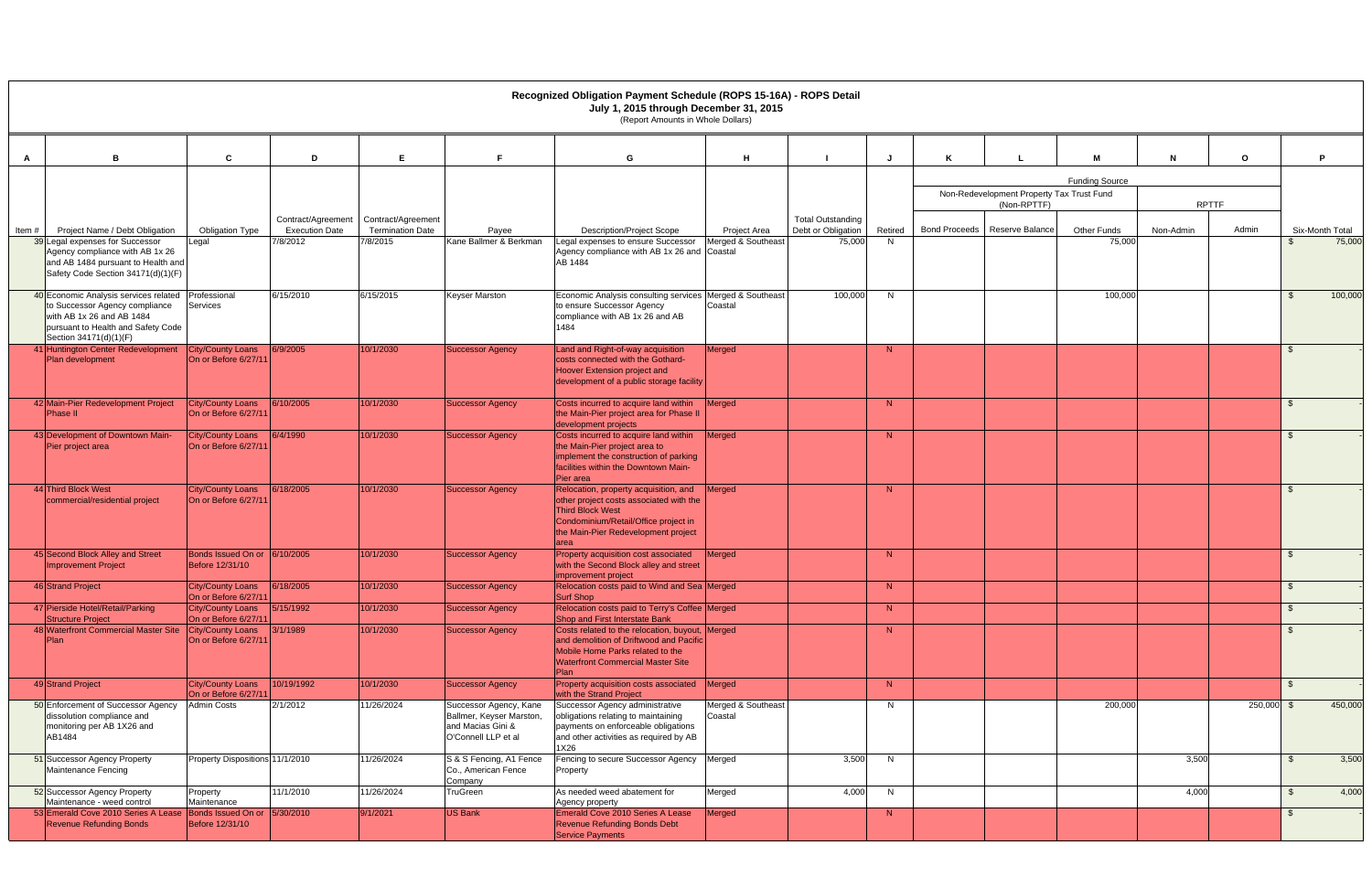|           |                                                                                                                                      |                                                 |                                     |                                       |                                        | Recognized Obligation Payment Schedule (ROPS 15-16A) - ROPS Detail<br>July 1, 2015 through December 31, 2015<br>(Report Amounts in Whole Dollars)        |                               |                          |              |                                           |                       |              |              |                 |
|-----------|--------------------------------------------------------------------------------------------------------------------------------------|-------------------------------------------------|-------------------------------------|---------------------------------------|----------------------------------------|----------------------------------------------------------------------------------------------------------------------------------------------------------|-------------------------------|--------------------------|--------------|-------------------------------------------|-----------------------|--------------|--------------|-----------------|
| A         | B                                                                                                                                    | C                                               | D                                   | E.                                    | Е                                      | G                                                                                                                                                        | H                             |                          |              |                                           |                       | N            | $\mathbf{o}$ | D               |
|           |                                                                                                                                      |                                                 |                                     |                                       |                                        |                                                                                                                                                          |                               |                          |              |                                           | <b>Funding Source</b> |              |              |                 |
|           |                                                                                                                                      |                                                 |                                     |                                       |                                        |                                                                                                                                                          |                               |                          |              | Non-Redevelopment Property Tax Trust Fund |                       |              |              |                 |
|           |                                                                                                                                      |                                                 |                                     |                                       |                                        |                                                                                                                                                          |                               |                          |              | (Non-RPTTF)                               |                       | <b>RPTTF</b> |              |                 |
|           |                                                                                                                                      |                                                 | Contract/Agreement                  | Contract/Agreement                    |                                        |                                                                                                                                                          |                               | <b>Total Outstanding</b> |              |                                           |                       |              |              |                 |
| Item#     | Project Name / Debt Obligation<br>54 Pacific City - Very Low Income Units                                                            | <b>Obligation Type</b><br>OPA/DDA/Constructi    | <b>Execution Date</b><br>10/16/2006 | <b>Termination Date</b><br>11/26/2024 | Payee<br><b>Housing Authority</b>      | <b>Description/Project Scope</b><br>Statutory housing obligation for Pacific Merged                                                                      | <b>Project Area</b>           | Debt or Obligation       | Retired<br>N | Bond Proceeds   Reserve Balance           | Other Funds           | Non-Admin    | Admin        | Six-Month Total |
|           |                                                                                                                                      |                                                 |                                     |                                       |                                        | <b>City Project</b>                                                                                                                                      |                               |                          |              |                                           |                       |              |              |                 |
|           | 55 Litigation expenses for City of<br>Huntington Beach v. Matosantos<br>pursuant to Health and Safety Code<br>Section 34171(d)(1)(F) | Litigation                                      | 2/5/2013                            | 2/5/2015                              | Kane Ballmer & Berkman                 | Payment of litigation costs for property Merged<br>tax payments eligible under Health and<br>Safety Code Section 34171(d)(1)(F) as<br>amended by AB 1484 |                               |                          | Y            |                                           |                       |              |              |                 |
|           | 56 RDA Dissolution Audit                                                                                                             | <b>Dissolution Audits</b>                       | 10/8/2012                           | 10/8/2015                             | Vavrinek, Trine & Day Co<br>LLP        | Statutorily required review/audit to<br>wind down the RDA, such as due<br>diligence reviews                                                              | Merged & Southeast<br>Coastal |                          | Y            |                                           |                       |              |              |                 |
|           | 57 Bella Terra I Project Management                                                                                                  | Project Management 2/1/2012<br>Costs            |                                     | 11/26/2024                            | City of Huntington Beach               | Project management direct cost for<br>overseeing Bella Terra I                                                                                           | Merged                        |                          | N            |                                           |                       |              |              | \$              |
|           | 58 Bella Terra II Project Management                                                                                                 | Project Management 2/1/2012<br>Costs            |                                     | 11/26/2024                            | City of Huntington Beach               | Project management direct cost for<br>overseeing Bella Terra 2                                                                                           | Merged                        |                          | N            |                                           |                       |              |              | \$              |
|           | 59 CIM Project Management                                                                                                            | Project Management 2/1/2012<br>Costs            |                                     | 11/26/2024                            | <b>City of Huntington Beach</b>        | Project management direct cost for<br>overseeing CIM                                                                                                     | Merged                        |                          | N            |                                           |                       |              |              | \$              |
|           | 60 Bella Terra I Financial Analysis                                                                                                  | Project Management 6/15/2010<br>Costs           |                                     | 11/26/2024                            | <b>Keyser Marston</b>                  | Project management direct cost for<br>Financial analysis - Bella Terra I                                                                                 | Merged                        |                          | N            |                                           |                       |              |              | \$.             |
|           | 61 Bella Terra II Financial Analysis                                                                                                 | Project Management 6/15/2010<br>Costs           |                                     | 11/26/2024                            | Keyser Marston                         | Project management direct cost for<br>Financial analysis - Bella Terra II                                                                                | Merged                        |                          | N            |                                           |                       |              |              |                 |
|           | 62 CIM Financial Analysis                                                                                                            | Project Management 6/15/2010<br>Costs           |                                     | 11/26/2024                            | <b>Keyser Marston</b>                  | Project management direct cost for<br>financial analysis - CIM                                                                                           | Merged                        |                          | N            |                                           |                       |              |              |                 |
|           | 63 2002 Tax Allocation Refunding<br>Bonds                                                                                            | Bonds Issued On or 6/19/2002<br>Before 12/31/10 |                                     | 8/1/2024                              |                                        | Bank of New York Trust Co. Amount needed to fund shortfall in<br>bond reserve account                                                                    | Merged                        |                          | N            |                                           |                       |              |              | -S              |
|           | 64 Successor Agency Financial<br><b>Statement Audit</b>                                                                              | <b>Dissolution Audits</b>                       | 11/4/2013                           | 11/4/2016                             | Vavrinek, Trine & Day Co<br><b>LLP</b> | Statutorily required annual financial<br>statement audit of Successor Agency.                                                                            | Merged                        | 10,000                   | N            |                                           |                       |              |              | $\mathfrak{L}$  |
|           | 65 Edinger Hotel Project                                                                                                             | Project Management 1/26/2014<br>Costs           |                                     | 1/26/2017                             | <b>AON</b>                             | Environmental Liability Policy for<br>Edinger Parcel Policy #PLS 15012298                                                                                | Merged                        |                          | N            |                                           |                       |              |              | -S              |
|           | 66 Housing Authority Administrative<br><b>Cost Allowance</b>                                                                         | <b>Admin Costs</b>                              | 2/18/2014                           | 11/26/2024                            | <b>Housing Authority</b>               | <b>Housing Entity Administrative Cost</b><br>Allowance per AP 471                                                                                        |                               |                          | N            |                                           |                       |              |              | - \$            |
|           | 67 Big O Lease Termination Payment Property Dispositions 12/1/2009                                                                   |                                                 |                                     | 6/30/2014                             | <b>TBC Corporation</b>                 | Return of Security Deposit Payment<br>upon lease termination                                                                                             | Merged                        |                          | Y.           |                                           |                       |              |              |                 |
|           | 68 Repayment of SERAF Debt<br>Obligation 2009                                                                                        | SERAF/ERAF                                      | 5/10/2010                           | 11/26/2024                            | <b>Housing Authority</b>               | Legally enforceable obligation for<br>SERAF Loan repayment                                                                                               | Merged                        | 2,732,842                | N            |                                           |                       | 2,732,842    |              | 2,732,842       |
| 69<br>70  |                                                                                                                                      |                                                 |                                     |                                       |                                        |                                                                                                                                                          |                               |                          | N<br>N       |                                           |                       |              |              |                 |
| 71        |                                                                                                                                      |                                                 |                                     |                                       |                                        |                                                                                                                                                          |                               |                          | N            |                                           |                       |              |              |                 |
| 72        |                                                                                                                                      |                                                 |                                     |                                       |                                        |                                                                                                                                                          |                               |                          | N            |                                           |                       |              |              |                 |
| 73<br>74  |                                                                                                                                      |                                                 |                                     |                                       |                                        |                                                                                                                                                          |                               |                          | N<br>N       |                                           |                       |              |              | \$              |
| 75        |                                                                                                                                      |                                                 |                                     |                                       |                                        |                                                                                                                                                          |                               |                          | N            |                                           |                       |              |              | -S              |
| 76        |                                                                                                                                      |                                                 |                                     |                                       |                                        |                                                                                                                                                          |                               |                          | N.<br>N      |                                           |                       |              |              |                 |
| 78        |                                                                                                                                      |                                                 |                                     |                                       |                                        |                                                                                                                                                          |                               |                          | N            |                                           |                       |              |              |                 |
| 79<br>80  |                                                                                                                                      |                                                 |                                     |                                       |                                        |                                                                                                                                                          |                               |                          | N<br>N       |                                           |                       |              |              | \$              |
| 8'        |                                                                                                                                      |                                                 |                                     |                                       |                                        |                                                                                                                                                          |                               |                          | N            |                                           |                       |              |              |                 |
| 82<br>83  |                                                                                                                                      |                                                 |                                     |                                       |                                        |                                                                                                                                                          |                               |                          | N<br>N       |                                           |                       |              |              |                 |
| 84        |                                                                                                                                      |                                                 |                                     |                                       |                                        |                                                                                                                                                          |                               |                          | N            |                                           |                       |              |              |                 |
| 85        |                                                                                                                                      |                                                 |                                     |                                       |                                        |                                                                                                                                                          |                               |                          | N            |                                           |                       |              |              |                 |
| 86<br>-87 |                                                                                                                                      |                                                 |                                     |                                       |                                        |                                                                                                                                                          |                               |                          | N<br>N       |                                           |                       |              |              |                 |
| 88        |                                                                                                                                      |                                                 |                                     |                                       |                                        |                                                                                                                                                          |                               |                          | N            |                                           |                       |              |              | -\$             |
| 89        |                                                                                                                                      |                                                 |                                     |                                       |                                        |                                                                                                                                                          |                               |                          | N            |                                           |                       |              |              |                 |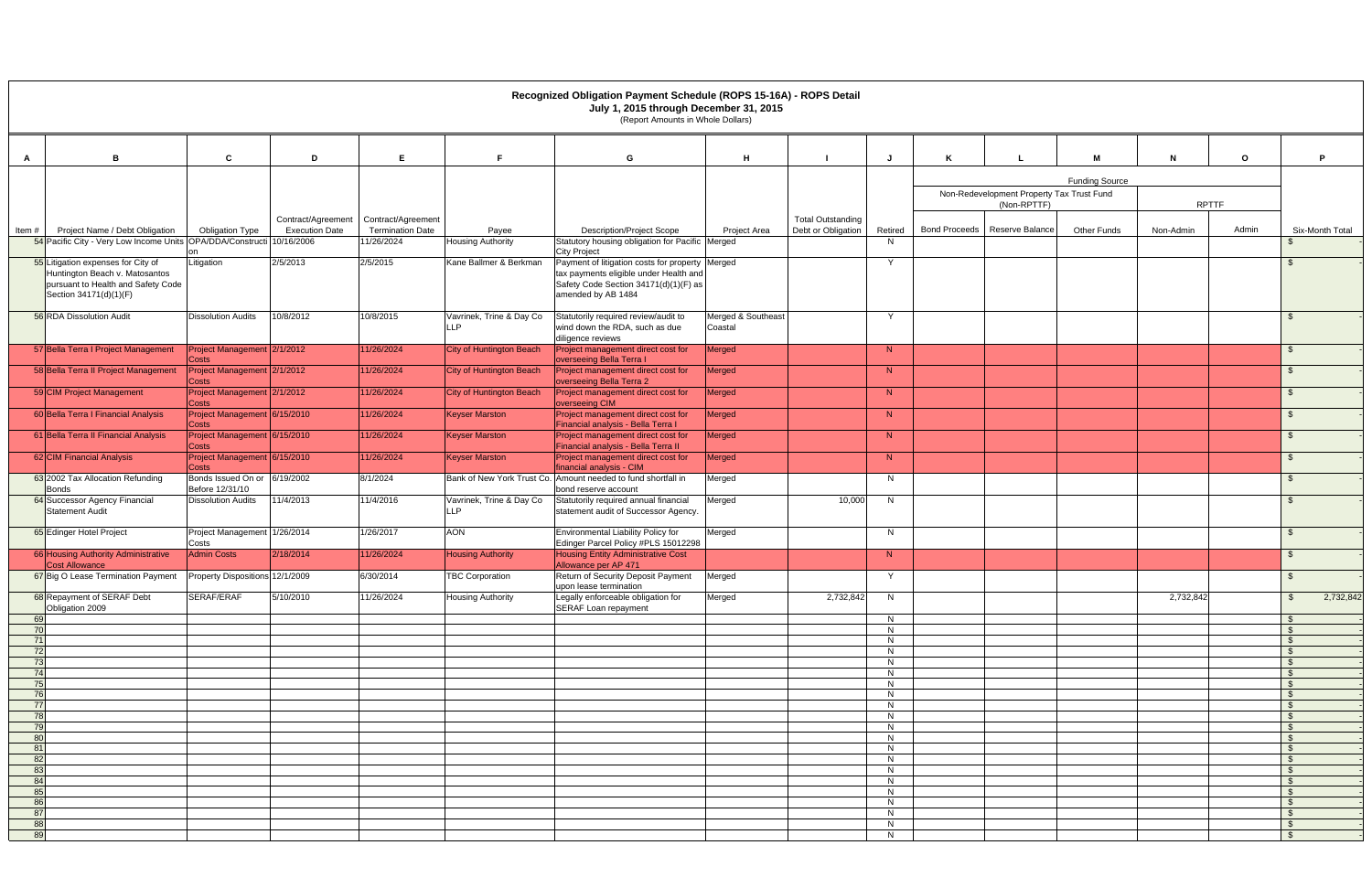|   | Pursuant to Health and Safety Code section 34177 (I), Redevelopment Property Tax Trust Fund (RPTTF) may be listed as a source of payment on the ROPS, but only to the extent no other funding source is available<br>or when payment from property tax revenues is required by an enforceable obligation. For tips on how to complete the Report of Cash Balances Form, see https://rad.dof.ca.gov/rad-<br>sa/pdf/Cash Balance Agency Tips Sheet.pdf. |                            |                                      |                                |                                 |                           |                 |                                                |
|---|-------------------------------------------------------------------------------------------------------------------------------------------------------------------------------------------------------------------------------------------------------------------------------------------------------------------------------------------------------------------------------------------------------------------------------------------------------|----------------------------|--------------------------------------|--------------------------------|---------------------------------|---------------------------|-----------------|------------------------------------------------|
| A | В                                                                                                                                                                                                                                                                                                                                                                                                                                                     | $\mathbf c$                | D                                    | Е                              | F                               | G                         | H               |                                                |
|   |                                                                                                                                                                                                                                                                                                                                                                                                                                                       |                            |                                      | <b>Fund Sources</b>            |                                 |                           |                 |                                                |
|   |                                                                                                                                                                                                                                                                                                                                                                                                                                                       |                            | <b>Bond Proceeds</b>                 |                                | <b>Reserve Balance</b>          | Other                     | <b>RPTTF</b>    |                                                |
|   |                                                                                                                                                                                                                                                                                                                                                                                                                                                       |                            |                                      | Prior ROPS<br>period balances  | Prior ROPS<br><b>RPTTF</b>      |                           |                 |                                                |
|   |                                                                                                                                                                                                                                                                                                                                                                                                                                                       | Bonds Issued on            |                                      | and DDR RPTTF                  | distributed as                  | Rent,                     | Non-Admin       |                                                |
|   | <b>Cash Balance Information by ROPS Period</b>                                                                                                                                                                                                                                                                                                                                                                                                        | or before<br>12/31/10      | Bonds Issued on<br>or after 01/01/11 | balances<br>retained           | reserve for future<br>period(s) | Grants,<br>Interest, Etc. | and<br>Admin    | <b>Comments</b>                                |
|   |                                                                                                                                                                                                                                                                                                                                                                                                                                                       |                            |                                      |                                |                                 |                           |                 |                                                |
|   | ROPS 14-15A Actuals (07/01/14 - 12/31/14)<br>Beginning Available Cash Balance (Actual 07/01/14)                                                                                                                                                                                                                                                                                                                                                       |                            |                                      |                                |                                 |                           |                 |                                                |
|   |                                                                                                                                                                                                                                                                                                                                                                                                                                                       |                            |                                      | 7,065,318                      | 632,542                         | 3,716,795                 |                 |                                                |
|   | 2 Revenue/Income (Actual 12/31/14)<br>RPTTF amounts should tie to the ROPS 14-15A distribution from the                                                                                                                                                                                                                                                                                                                                               |                            |                                      |                                |                                 |                           |                 |                                                |
|   | County Auditor-Controller during June 2014                                                                                                                                                                                                                                                                                                                                                                                                            |                            |                                      |                                |                                 | 397,150                   | 1,525,922       |                                                |
| 3 | <b>Expenditures for ROPS 14-15A Enforceable Obligations (Actual</b>                                                                                                                                                                                                                                                                                                                                                                                   |                            |                                      |                                |                                 |                           |                 |                                                |
|   | 12/31/14<br>RPTTF amounts, H3 plus H4 should equal total reported actual                                                                                                                                                                                                                                                                                                                                                                              |                            |                                      |                                |                                 |                           |                 |                                                |
|   | expenditures in the Report of PPA, Columns L and Q                                                                                                                                                                                                                                                                                                                                                                                                    |                            |                                      |                                | 346,362                         | 315,330                   | 1,525,922       |                                                |
| 4 | Retention of Available Cash Balance (Actual 12/31/14)                                                                                                                                                                                                                                                                                                                                                                                                 |                            |                                      |                                |                                 |                           |                 |                                                |
|   | RPTTF amount retained should only include the amounts distributed as<br>reserve for future period(s)                                                                                                                                                                                                                                                                                                                                                  |                            |                                      | 7,065,318                      |                                 |                           |                 |                                                |
|   | 5  ROPS 14-15A RPTTF Prior Period Adjustment                                                                                                                                                                                                                                                                                                                                                                                                          |                            |                                      |                                |                                 |                           |                 |                                                |
|   | RPTTF amount should tie to the self-reported ROPS 14-15A PPA in the<br>Report of PPA, Column S                                                                                                                                                                                                                                                                                                                                                        |                            |                                      | No entry required              |                                 |                           |                 |                                                |
|   |                                                                                                                                                                                                                                                                                                                                                                                                                                                       |                            |                                      |                                |                                 |                           | 36,180          |                                                |
| 6 | <b>Ending Actual Available Cash Balance</b><br>C to G = $(1 + 2 - 3 - 4)$ , H = $(1 + 2 - 3 - 4 - 5)$                                                                                                                                                                                                                                                                                                                                                 |                            |                                      |                                |                                 |                           |                 |                                                |
|   |                                                                                                                                                                                                                                                                                                                                                                                                                                                       | $\frac{2}{3}$              | -13                                  | $-1$ \$                        | $-1$ \$                         | $286,180$ \$ 3,798,615 \$ | (36, 180)       |                                                |
|   | ROPS 14-15B Estimate (01/01/15 - 06/30/15)<br>7 Beginning Available Cash Balance (Actual 01/01/15)                                                                                                                                                                                                                                                                                                                                                    |                            |                                      |                                |                                 |                           |                 |                                                |
|   | $ $ (C, D, E, G = 4 + 6, F = H4 + F4 + F6, and H = 5 + 6)                                                                                                                                                                                                                                                                                                                                                                                             | <b>S</b><br>$\blacksquare$ | \$                                   | $7,065,318$ \$<br>$\mathbf{s}$ |                                 | $286,180$ \$ 3,798,615 \$ |                 |                                                |
|   | 8 Revenue/Income (Estimate 06/30/15)                                                                                                                                                                                                                                                                                                                                                                                                                  |                            |                                      |                                |                                 |                           |                 |                                                |
|   | RPTTF amounts should tie to the ROPS 14-15B distribution from the<br>County Auditor-Controller during January 2015                                                                                                                                                                                                                                                                                                                                    |                            |                                      |                                |                                 | 30,000                    | 2,624,879       |                                                |
| 9 | <b>Expenditures for ROPS 14-15B Enforceable Obligations (Estimate)</b>                                                                                                                                                                                                                                                                                                                                                                                |                            |                                      |                                |                                 |                           |                 | Estimates were obtained per DOF's Meet and     |
|   | 06/30/15)                                                                                                                                                                                                                                                                                                                                                                                                                                             |                            |                                      | 4,451,791                      |                                 | 2,619,047                 | 2,624,879 2014. | Confer Determination Letter dated December 17, |
|   | 10 Retention of Available Cash Balance (Estimate 06/30/15)                                                                                                                                                                                                                                                                                                                                                                                            |                            |                                      |                                |                                 |                           |                 |                                                |
|   | RPTTF amount retained should only include the amounts distributed as<br>reserve for future period(s)                                                                                                                                                                                                                                                                                                                                                  |                            |                                      |                                |                                 |                           |                 |                                                |
|   | 11 Ending Estimated Available Cash Balance (7 + 8 - 9 -10)                                                                                                                                                                                                                                                                                                                                                                                            | $\mathbf{\hat{z}}$         |                                      | $2,613,527$ \$<br>Ŝ.           |                                 | $286,180$ \$ 1,209,568 \$ |                 |                                                |

## **Recognized Obligation Payment Schedule (ROPS 15-16A) - Report of Cash Balances**

(Report Amounts in Whole Dollars)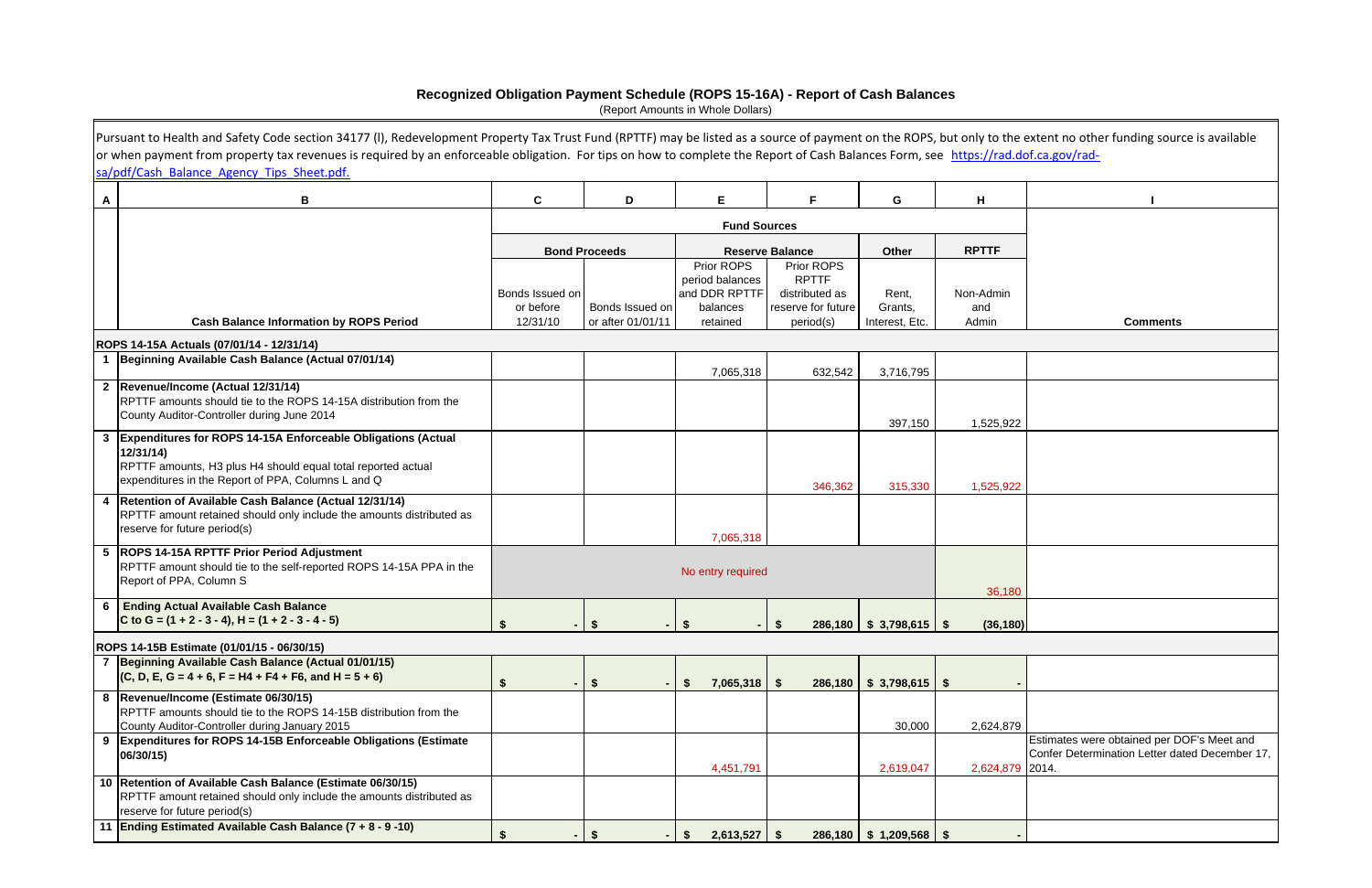|                                                                                                          | ROPS 14-15A CAC PPA: To be completed by the CAC upon submittal of the ROPS 15-16A by the SA to Finance and<br>the CAC. Note that CACs will need to enter their own formulas at the line item level pursuant to the manner in which<br>they calculate the PPA. Also note that the Admin amounts do not need to be listed at the line item level and may be<br>entered as a lump sum. |               |                   |                                            |                  |                   |                                                                                                                |                     |
|----------------------------------------------------------------------------------------------------------|-------------------------------------------------------------------------------------------------------------------------------------------------------------------------------------------------------------------------------------------------------------------------------------------------------------------------------------------------------------------------------------|---------------|-------------------|--------------------------------------------|------------------|-------------------|----------------------------------------------------------------------------------------------------------------|---------------------|
| т                                                                                                        | $\sf U$                                                                                                                                                                                                                                                                                                                                                                             | $\mathsf{v}$  | ${\bf W}$         | X                                          | Y                | $\mathsf{z}$      | AA                                                                                                             | AB                  |
|                                                                                                          |                                                                                                                                                                                                                                                                                                                                                                                     |               |                   | <b>RPTTF Expenditures</b>                  |                  |                   |                                                                                                                |                     |
|                                                                                                          |                                                                                                                                                                                                                                                                                                                                                                                     | Non-Admin CAC |                   |                                            | <b>Admin CAC</b> |                   | Net CAC Non-<br><b>Admin and Admin</b><br>PPA<br>(Amount Used to<br>Offset ROPS 15-<br>16A Requested<br>RPTTF) |                     |
| <b>SA Comments</b>                                                                                       | Net Lesser of<br>Authorized /<br>Available                                                                                                                                                                                                                                                                                                                                          | Actual        | <b>Difference</b> | Net Lesser of<br>Authorized /<br>Available | Actual           | <b>Difference</b> | <b>Net Difference</b>                                                                                          | <b>CAC Comments</b> |
|                                                                                                          |                                                                                                                                                                                                                                                                                                                                                                                     |               | \$                |                                            |                  | $\mathsf{s}$      | $\mathsf{s}$                                                                                                   |                     |
|                                                                                                          |                                                                                                                                                                                                                                                                                                                                                                                     |               |                   |                                            |                  |                   |                                                                                                                |                     |
|                                                                                                          |                                                                                                                                                                                                                                                                                                                                                                                     |               |                   |                                            |                  |                   |                                                                                                                |                     |
|                                                                                                          |                                                                                                                                                                                                                                                                                                                                                                                     |               |                   |                                            |                  |                   |                                                                                                                |                     |
| TTF for costs anticipated to be<br>OPS 14-15B period in the<br>00                                        |                                                                                                                                                                                                                                                                                                                                                                                     |               |                   |                                            |                  |                   |                                                                                                                |                     |
|                                                                                                          |                                                                                                                                                                                                                                                                                                                                                                                     |               |                   |                                            |                  |                   |                                                                                                                |                     |
| TTF for costs anticipated to be<br>OPS 14-15B period in the<br>148                                       |                                                                                                                                                                                                                                                                                                                                                                                     |               |                   |                                            |                  |                   |                                                                                                                |                     |
|                                                                                                          |                                                                                                                                                                                                                                                                                                                                                                                     |               |                   |                                            |                  |                   |                                                                                                                |                     |
|                                                                                                          |                                                                                                                                                                                                                                                                                                                                                                                     |               |                   |                                            |                  |                   |                                                                                                                |                     |
|                                                                                                          |                                                                                                                                                                                                                                                                                                                                                                                     |               |                   |                                            |                  |                   |                                                                                                                |                     |
|                                                                                                          |                                                                                                                                                                                                                                                                                                                                                                                     |               |                   |                                            |                  |                   |                                                                                                                |                     |
| pproved from reserves<br>during the ROPS 13-14B<br>noted in the ROPS 13-14B<br>tted with the ROPS 14-15B |                                                                                                                                                                                                                                                                                                                                                                                     |               |                   |                                            |                  |                   |                                                                                                                |                     |
| pproved from reserves<br>during the ROPS 13-14B<br>noted in the ROPS 13-14B<br>tted with the ROPS 14-15B |                                                                                                                                                                                                                                                                                                                                                                                     |               |                   |                                            |                  |                   |                                                                                                                |                     |
|                                                                                                          |                                                                                                                                                                                                                                                                                                                                                                                     |               |                   |                                            |                  |                   |                                                                                                                |                     |
|                                                                                                          |                                                                                                                                                                                                                                                                                                                                                                                     |               |                   |                                            |                  |                   |                                                                                                                |                     |
|                                                                                                          |                                                                                                                                                                                                                                                                                                                                                                                     |               |                   |                                            |                  |                   |                                                                                                                |                     |
|                                                                                                          |                                                                                                                                                                                                                                                                                                                                                                                     |               |                   |                                            |                  |                   |                                                                                                                |                     |
|                                                                                                          |                                                                                                                                                                                                                                                                                                                                                                                     |               |                   |                                            |                  |                   |                                                                                                                |                     |
|                                                                                                          |                                                                                                                                                                                                                                                                                                                                                                                     |               |                   |                                            |                  |                   |                                                                                                                |                     |
|                                                                                                          |                                                                                                                                                                                                                                                                                                                                                                                     |               |                   |                                            |                  |                   |                                                                                                                |                     |
|                                                                                                          |                                                                                                                                                                                                                                                                                                                                                                                     |               |                   |                                            |                  |                   |                                                                                                                |                     |
|                                                                                                          |                                                                                                                                                                                                                                                                                                                                                                                     |               |                   |                                            |                  |                   |                                                                                                                |                     |
|                                                                                                          |                                                                                                                                                                                                                                                                                                                                                                                     |               |                   |                                            |                  |                   |                                                                                                                |                     |
|                                                                                                          |                                                                                                                                                                                                                                                                                                                                                                                     |               |                   |                                            |                  |                   |                                                                                                                |                     |
|                                                                                                          |                                                                                                                                                                                                                                                                                                                                                                                     |               |                   |                                            |                  |                   |                                                                                                                |                     |
|                                                                                                          |                                                                                                                                                                                                                                                                                                                                                                                     |               |                   |                                            |                  |                   |                                                                                                                |                     |

|                |                                                                                                                                                                 |              |                      |                        |                                        |                       |                   |                         |                                                                            |                               |                                     |                                                                 |                                       | Reported for the ROPS 14-15A (July 1, 2014 through December 31, 2014) Period Pursuant to Health and Safety Code (HSC) section 34186 (a)<br>(Report Amounts in Whole Dollars)                                                                                                                                                                                                                                                                                     |                               |                   |                                                         |                                                                                                       |                                                                                                             |                               |                      |                   | ROPS 14-15A CAC PPA: To be completed by the CAC upon submittal of the ROPS 15-16A by the SA to Finance and                                                                                                                                  |                  |                   |                                                                                                                |                |
|----------------|-----------------------------------------------------------------------------------------------------------------------------------------------------------------|--------------|----------------------|------------------------|----------------------------------------|-----------------------|-------------------|-------------------------|----------------------------------------------------------------------------|-------------------------------|-------------------------------------|-----------------------------------------------------------------|---------------------------------------|------------------------------------------------------------------------------------------------------------------------------------------------------------------------------------------------------------------------------------------------------------------------------------------------------------------------------------------------------------------------------------------------------------------------------------------------------------------|-------------------------------|-------------------|---------------------------------------------------------|-------------------------------------------------------------------------------------------------------|-------------------------------------------------------------------------------------------------------------|-------------------------------|----------------------|-------------------|---------------------------------------------------------------------------------------------------------------------------------------------------------------------------------------------------------------------------------------------|------------------|-------------------|----------------------------------------------------------------------------------------------------------------|----------------|
|                | by the county auditor-controller (CAC) and the State Controller.                                                                                                |              |                      |                        |                                        |                       |                   |                         |                                                                            |                               |                                     |                                                                 |                                       | ROPS 14-15A Successor Agency (SA) Self-reported Prior Period Adjustments (PPA):Pursuant to HSC Section 34186 (a), SAs are required to report the differences between their actual available funding and their actual expenditu<br>of Redevelopment Property Tax Trust Fund (RPTTF) approved for the ROPS 15-16A (July through December 2015) period will be offset by the SA's self-reported ROPS 14-15A prior period adjustment. HSC Section 34186 (a) also spe |                               |                   |                                                         |                                                                                                       |                                                                                                             | entered as a lump sum.        |                      |                   | the CAC. Note that CACs will need to enter their own formulas at the line item level pursuant to the manner in which<br>they calculate the PPA. Also note that the Admin amounts do not need to be listed at the line item level and may be |                  |                   |                                                                                                                |                |
| $\overline{A}$ | $\overline{B}$                                                                                                                                                  | $\mathbf{c}$ | D                    | E                      |                                        | G                     | H                 |                         |                                                                            | K                             | L.                                  |                                                                 |                                       | $\circ$                                                                                                                                                                                                                                                                                                                                                                                                                                                          |                               | $\Omega$          |                                                         | s                                                                                                     | T                                                                                                           | <b>U</b>                      |                      |                   |                                                                                                                                                                                                                                             |                  | $\mathbf{z}$      | AA                                                                                                             | AB             |
|                |                                                                                                                                                                 |              |                      |                        | <b>Non-RPTTF Expenditures</b>          |                       |                   |                         |                                                                            |                               |                                     |                                                                 | <b>RPTTF Expenditures</b>             |                                                                                                                                                                                                                                                                                                                                                                                                                                                                  |                               |                   |                                                         |                                                                                                       |                                                                                                             |                               |                      |                   | <b>RPTTF Expenditures</b>                                                                                                                                                                                                                   |                  |                   |                                                                                                                |                |
|                |                                                                                                                                                                 |              | <b>Bond Proceeds</b> | <b>Reserve Balance</b> |                                        | <b>Other Funds</b>    |                   |                         |                                                                            | Non-Admin                     |                                     |                                                                 |                                       |                                                                                                                                                                                                                                                                                                                                                                                                                                                                  | Admin                         |                   |                                                         | Net SA Non-Admin<br>and Admin PPA<br>(Amount Used to<br>Offset ROPS 15-16A<br><b>Requested RPTTF)</b> |                                                                                                             |                               | <b>Non-Admin CAC</b> |                   |                                                                                                                                                                                                                                             | <b>Admin CAC</b> |                   | Net CAC Non-<br><b>Admin and Admin</b><br>PPA<br>(Amount Used to<br>Offset ROPS 15-<br>16A Requested<br>RPTTF) |                |
|                |                                                                                                                                                                 |              |                      |                        |                                        |                       |                   |                         | Available                                                                  |                               |                                     |                                                                 |                                       | Available                                                                                                                                                                                                                                                                                                                                                                                                                                                        |                               |                   | <b>Difference</b><br>(If total actual                   |                                                                                                       |                                                                                                             |                               |                      |                   |                                                                                                                                                                                                                                             |                  |                   |                                                                                                                |                |
|                | Project Name /                                                                                                                                                  |              |                      |                        |                                        |                       |                   |                         | <b>RPTTF</b><br>(ROPS 14-15A<br>distributed + all other<br>available as of | Net Lesser of<br>Authorized / |                                     | <b>Difference</b><br>(If K is less than L,<br>the difference is |                                       | <b>RPTTF</b><br>(ROPS 14-15A<br>distributed + all other<br>available as of                                                                                                                                                                                                                                                                                                                                                                                       | Net Lesser of<br>Authorized / |                   | exceeds total<br>authorized, the<br>total difference is | <b>Net Difference</b>                                                                                 |                                                                                                             | Net Lesser of<br>Authorized / |                      |                   | Net Lesser of<br>Authorized /                                                                                                                                                                                                               |                  |                   |                                                                                                                |                |
| Item#          | <b>Debt Obligation</b>                                                                                                                                          | Authorized   | Actual               | Authorized             | Actual<br>$$1,507,990$ $$1,507,033$ \$ | Authorized<br>315,330 | Actual<br>315,330 | Authorized<br>1,908,464 | 07/1/14<br>1,908,464                                                       | Available<br>1,908,464        | Actual<br>1.872.284                 | zero)<br>36,180                                                 | Authorized<br>250,000<br>$\mathbf{s}$ | 07/1/14)<br>250,000                                                                                                                                                                                                                                                                                                                                                                                                                                              | Available<br>250,000          | Actual<br>250,000 | zero)                                                   | $(M+R)$<br>36,180                                                                                     | <b>SA Comments</b>                                                                                          | Available                     | Actual               | <b>Difference</b> | Available                                                                                                                                                                                                                                   | Actual           | <b>Difference</b> | <b>Net Difference</b>                                                                                          | <b>CAC Com</b> |
|                | 1 Land Sale Emeral<br>Hyatt Regency                                                                                                                             |              |                      | 367,251                | 366,294                                |                       |                   |                         |                                                                            |                               |                                     |                                                                 |                                       |                                                                                                                                                                                                                                                                                                                                                                                                                                                                  |                               |                   |                                                         |                                                                                                       |                                                                                                             |                               |                      |                   |                                                                                                                                                                                                                                             |                  |                   |                                                                                                                |                |
|                | 3 2002 Tax Allocatio<br>Refunding Bonds                                                                                                                         |              |                      |                        |                                        | 315,330               | 315,330           | 1,043,689               | 1,043,689                                                                  | 1,043,689                     | 1,043,689                           |                                                                 |                                       |                                                                                                                                                                                                                                                                                                                                                                                                                                                                  |                               |                   |                                                         |                                                                                                       |                                                                                                             |                               |                      |                   |                                                                                                                                                                                                                                             |                  |                   |                                                                                                                |                |
|                | 1999 Tax Allocation<br>Refunding Bonds                                                                                                                          |              |                      |                        |                                        |                       |                   | 618,682                 | $618,682$ \$                                                               | 618,682                       | 618,682                             |                                                                 |                                       |                                                                                                                                                                                                                                                                                                                                                                                                                                                                  |                               |                   |                                                         |                                                                                                       |                                                                                                             |                               |                      |                   |                                                                                                                                                                                                                                             |                  |                   |                                                                                                                |                |
|                | 5 2002 Tax Allocation<br>Refunding Bonds<br>6 1999 Tax Allocation                                                                                               |              |                      | 500<br>500             | 500<br>500                             |                       |                   |                         |                                                                            |                               |                                     |                                                                 |                                       |                                                                                                                                                                                                                                                                                                                                                                                                                                                                  |                               |                   |                                                         |                                                                                                       | Includes RPTTF for costs anticipated to be                                                                  |                               |                      |                   |                                                                                                                                                                                                                                             |                  |                   |                                                                                                                |                |
|                | Refunding Bonds                                                                                                                                                 |              |                      |                        |                                        |                       |                   |                         |                                                                            |                               |                                     |                                                                 |                                       |                                                                                                                                                                                                                                                                                                                                                                                                                                                                  |                               |                   |                                                         |                                                                                                       | paid in the ROPS 14-15B period in the<br>amount of \$500                                                    |                               |                      |                   |                                                                                                                                                                                                                                             |                  |                   |                                                                                                                |                |
|                | 2002 Tax Allocation<br><b>Refunding Bonds</b><br>8 2002 Tax Allocation                                                                                          |              |                      |                        |                                        |                       |                   | 1,539                   | $1,539$ \$                                                                 | 1,539                         | 1,537                               |                                                                 |                                       |                                                                                                                                                                                                                                                                                                                                                                                                                                                                  |                               |                   |                                                         |                                                                                                       |                                                                                                             |                               |                      |                   |                                                                                                                                                                                                                                             |                  |                   |                                                                                                                |                |
|                | Refunding Bonds<br>1999 Tax Allocation                                                                                                                          |              |                      | 848                    | 848                                    |                       |                   |                         |                                                                            |                               |                                     |                                                                 |                                       |                                                                                                                                                                                                                                                                                                                                                                                                                                                                  |                               |                   |                                                         |                                                                                                       | Includes RPTTF for costs anticipated to be                                                                  |                               |                      |                   |                                                                                                                                                                                                                                             |                  |                   |                                                                                                                |                |
|                | Refunding Bonds<br>10 2002 Tax Allocation                                                                                                                       |              |                      |                        |                                        |                       |                   | 700                     | 700 \$                                                                     | 700                           | $200$ $\frac{1}{3}$                 | 500                                                             |                                       |                                                                                                                                                                                                                                                                                                                                                                                                                                                                  |                               |                   |                                                         | 501                                                                                                   | paid in the ROPS 14-15B period in the<br>amount of \$848                                                    |                               |                      |                   |                                                                                                                                                                                                                                             |                  |                   |                                                                                                                |                |
|                | Refunding Bonds<br>11 1999 Tax Allocation                                                                                                                       |              |                      |                        |                                        |                       |                   | 2,025                   | $2,025$ \$                                                                 | 2,025                         | 1,550                               | 475                                                             |                                       |                                                                                                                                                                                                                                                                                                                                                                                                                                                                  |                               |                   |                                                         | 47                                                                                                    |                                                                                                             |                               |                      |                   |                                                                                                                                                                                                                                             |                  |                   |                                                                                                                |                |
|                | <b>Refunding Bonds</b><br>12 Emerald Cove                                                                                                                       |              |                      |                        |                                        |                       |                   |                         |                                                                            |                               |                                     |                                                                 |                                       |                                                                                                                                                                                                                                                                                                                                                                                                                                                                  |                               |                   |                                                         |                                                                                                       |                                                                                                             |                               |                      |                   |                                                                                                                                                                                                                                             |                  |                   |                                                                                                                |                |
|                | 2010 Series A<br>Lease Revenue<br><b>Refunding Bonds</b>                                                                                                        |              |                      |                        |                                        |                       |                   |                         |                                                                            |                               |                                     |                                                                 |                                       |                                                                                                                                                                                                                                                                                                                                                                                                                                                                  |                               |                   |                                                         |                                                                                                       |                                                                                                             |                               |                      |                   |                                                                                                                                                                                                                                             |                  |                   |                                                                                                                |                |
|                | 13 HUD Section 108<br>Infrastructure Loan<br>for Hyatt/Hilton                                                                                                   |              |                      | 411,411                | 411,411                                |                       |                   |                         |                                                                            | $\mathbf{s}$                  |                                     |                                                                 |                                       |                                                                                                                                                                                                                                                                                                                                                                                                                                                                  |                               |                   |                                                         |                                                                                                       |                                                                                                             |                               |                      |                   |                                                                                                                                                                                                                                             |                  |                   |                                                                                                                |                |
|                | Properties<br>14 Strand Hotel and<br>Mixed-Use Project,<br>Parking &                                                                                            |              |                      | 677,904                | 677,904                                |                       |                   |                         |                                                                            |                               |                                     |                                                                 |                                       |                                                                                                                                                                                                                                                                                                                                                                                                                                                                  |                               |                   |                                                         |                                                                                                       | Paid and approved from reserves<br>authorized during the ROPS 13-14B<br>period and noted in the ROPS 13-14B |                               |                      |                   |                                                                                                                                                                                                                                             |                  |                   |                                                                                                                |                |
|                | nfrastructure<br>15 Strand Project<br><b>Additional Parking</b>                                                                                                 |              |                      | 49,576                 | 49,576                                 |                       |                   |                         |                                                                            |                               |                                     |                                                                 |                                       |                                                                                                                                                                                                                                                                                                                                                                                                                                                                  |                               |                   |                                                         |                                                                                                       | PPA submitted with the ROPS 14-15B<br>Paid and approved from reserves<br>authorized during the ROPS 13-14B  |                               |                      |                   |                                                                                                                                                                                                                                             |                  |                   |                                                                                                                |                |
|                | 16 Pacific City                                                                                                                                                 |              |                      |                        |                                        |                       |                   | 20,000                  | 20,000                                                                     | 20,000                        |                                     | 20,000                                                          |                                       |                                                                                                                                                                                                                                                                                                                                                                                                                                                                  |                               |                   |                                                         | 20,000                                                                                                | period and noted in the ROPS 13-14B<br>PPA submitted with the ROPS 14-15E                                   |                               |                      |                   |                                                                                                                                                                                                                                             |                  |                   |                                                                                                                |                |
|                | 17 Pacific City - Very<br>Low Income Units                                                                                                                      |              |                      |                        |                                        |                       |                   |                         |                                                                            |                               |                                     |                                                                 |                                       |                                                                                                                                                                                                                                                                                                                                                                                                                                                                  |                               |                   |                                                         |                                                                                                       |                                                                                                             |                               |                      |                   |                                                                                                                                                                                                                                             |                  |                   |                                                                                                                |                |
|                | 18 Affordable Housing<br>Compliance<br>Community<br>Redevelopment<br>Law, Health and<br>Safety Code Section<br>33000, et. seq.<br>Covenant<br>monitoring per AB |              |                      |                        |                                        |                       |                   |                         |                                                                            |                               |                                     |                                                                 |                                       |                                                                                                                                                                                                                                                                                                                                                                                                                                                                  |                               |                   |                                                         |                                                                                                       |                                                                                                             |                               |                      |                   |                                                                                                                                                                                                                                             |                  |                   |                                                                                                                |                |
|                | 987<br>19 Repayment of<br><b>SERAF Debt</b>                                                                                                                     |              |                      |                        |                                        |                       |                   |                         |                                                                            |                               |                                     |                                                                 |                                       |                                                                                                                                                                                                                                                                                                                                                                                                                                                                  |                               |                   |                                                         |                                                                                                       |                                                                                                             |                               |                      |                   |                                                                                                                                                                                                                                             |                  |                   |                                                                                                                |                |
|                | Obligation 2009<br>20 Repayment of<br><b>SERAF Debt</b>                                                                                                         |              |                      |                        |                                        |                       |                   |                         |                                                                            |                               |                                     |                                                                 |                                       |                                                                                                                                                                                                                                                                                                                                                                                                                                                                  |                               |                   |                                                         |                                                                                                       |                                                                                                             |                               |                      |                   |                                                                                                                                                                                                                                             |                  |                   |                                                                                                                |                |
|                | Obligation 2010<br>21 Abdelmudi Owner<br>Participation<br>Agreement/Rent<br>Differential                                                                        |              |                      |                        |                                        |                       |                   | 10,000                  | $10,000$ \$                                                                | 10,000                        | $4,692$ \$                          | 5,308                                                           |                                       |                                                                                                                                                                                                                                                                                                                                                                                                                                                                  |                               |                   |                                                         | 5,308                                                                                                 |                                                                                                             |                               |                      |                   |                                                                                                                                                                                                                                             |                  |                   |                                                                                                                |                |
|                | Agreement<br>23 Unfunded                                                                                                                                        |              |                      |                        |                                        |                       |                   | 116,063                 | $116,063$ \$                                                               | 116,063                       | 116,063 $\frac{\text{S}}{\text{S}}$ |                                                                 |                                       |                                                                                                                                                                                                                                                                                                                                                                                                                                                                  |                               |                   |                                                         |                                                                                                       |                                                                                                             |                               |                      |                   |                                                                                                                                                                                                                                             |                  |                   |                                                                                                                |                |
|                | CalPERS Pension<br>24 Unfunded                                                                                                                                  |              |                      |                        |                                        |                       |                   | 28,952                  | $28,952$ \$                                                                | 28,952                        | 28,952 \$                           |                                                                 |                                       |                                                                                                                                                                                                                                                                                                                                                                                                                                                                  |                               |                   |                                                         |                                                                                                       |                                                                                                             |                               |                      |                   |                                                                                                                                                                                                                                             |                  |                   |                                                                                                                |                |
|                | Supplemental<br><b>Retirement Liabilities</b><br>25 Public Agency                                                                                               |              |                      |                        |                                        |                       |                   |                         |                                                                            |                               |                                     |                                                                 |                                       |                                                                                                                                                                                                                                                                                                                                                                                                                                                                  |                               |                   |                                                         |                                                                                                       |                                                                                                             |                               |                      |                   |                                                                                                                                                                                                                                             |                  |                   |                                                                                                                |                |
|                | <b>Retirement Systems</b><br>(PARS) Notes<br>Payable                                                                                                            |              |                      |                        |                                        |                       |                   |                         |                                                                            |                               |                                     |                                                                 |                                       |                                                                                                                                                                                                                                                                                                                                                                                                                                                                  |                               |                   |                                                         |                                                                                                       |                                                                                                             |                               |                      |                   |                                                                                                                                                                                                                                             |                  |                   |                                                                                                                |                |
|                | 26 Unfunded OPEB<br>Liabilities<br>27 Obligation for                                                                                                            |              |                      |                        |                                        |                       |                   | 6,222<br>13,541         | $6,222$ \$<br>$13,541$ \$                                                  | 6,222<br>13,541               | $6,222$ $$$<br>$9,203$ \$           | 4,338                                                           |                                       |                                                                                                                                                                                                                                                                                                                                                                                                                                                                  |                               |                   |                                                         | 4.338                                                                                                 |                                                                                                             |                               |                      |                   |                                                                                                                                                                                                                                             |                  |                   |                                                                                                                |                |
|                | unused employee<br>General Leave<br>earned and vested<br>28 Successor Agency                                                                                    |              |                      |                        |                                        |                       |                   |                         |                                                                            |                               |                                     |                                                                 |                                       |                                                                                                                                                                                                                                                                                                                                                                                                                                                                  |                               |                   |                                                         |                                                                                                       |                                                                                                             |                               |                      |                   |                                                                                                                                                                                                                                             |                  |                   |                                                                                                                |                |
|                | Compliance per H &<br>S Code 33433<br>29 Bella Terra Parking                                                                                                    |              |                      |                        |                                        |                       |                   |                         |                                                                            | $\mathcal{S}$                 |                                     |                                                                 |                                       |                                                                                                                                                                                                                                                                                                                                                                                                                                                                  |                               |                   |                                                         |                                                                                                       |                                                                                                             |                               |                      |                   |                                                                                                                                                                                                                                             |                  |                   |                                                                                                                |                |
|                | Infrastructure<br>Property Tax<br><b>Sharing Agreemen</b>                                                                                                       |              |                      |                        |                                        |                       |                   |                         |                                                                            |                               |                                     |                                                                 |                                       |                                                                                                                                                                                                                                                                                                                                                                                                                                                                  |                               |                   |                                                         |                                                                                                       |                                                                                                             |                               |                      |                   |                                                                                                                                                                                                                                             |                  |                   |                                                                                                                |                |
|                | 30 Bella Terra Phase II<br>Property Tax                                                                                                                         |              |                      |                        |                                        |                       |                   |                         |                                                                            |                               |                                     |                                                                 |                                       |                                                                                                                                                                                                                                                                                                                                                                                                                                                                  |                               |                   |                                                         |                                                                                                       |                                                                                                             |                               |                      |                   |                                                                                                                                                                                                                                             |                  |                   |                                                                                                                |                |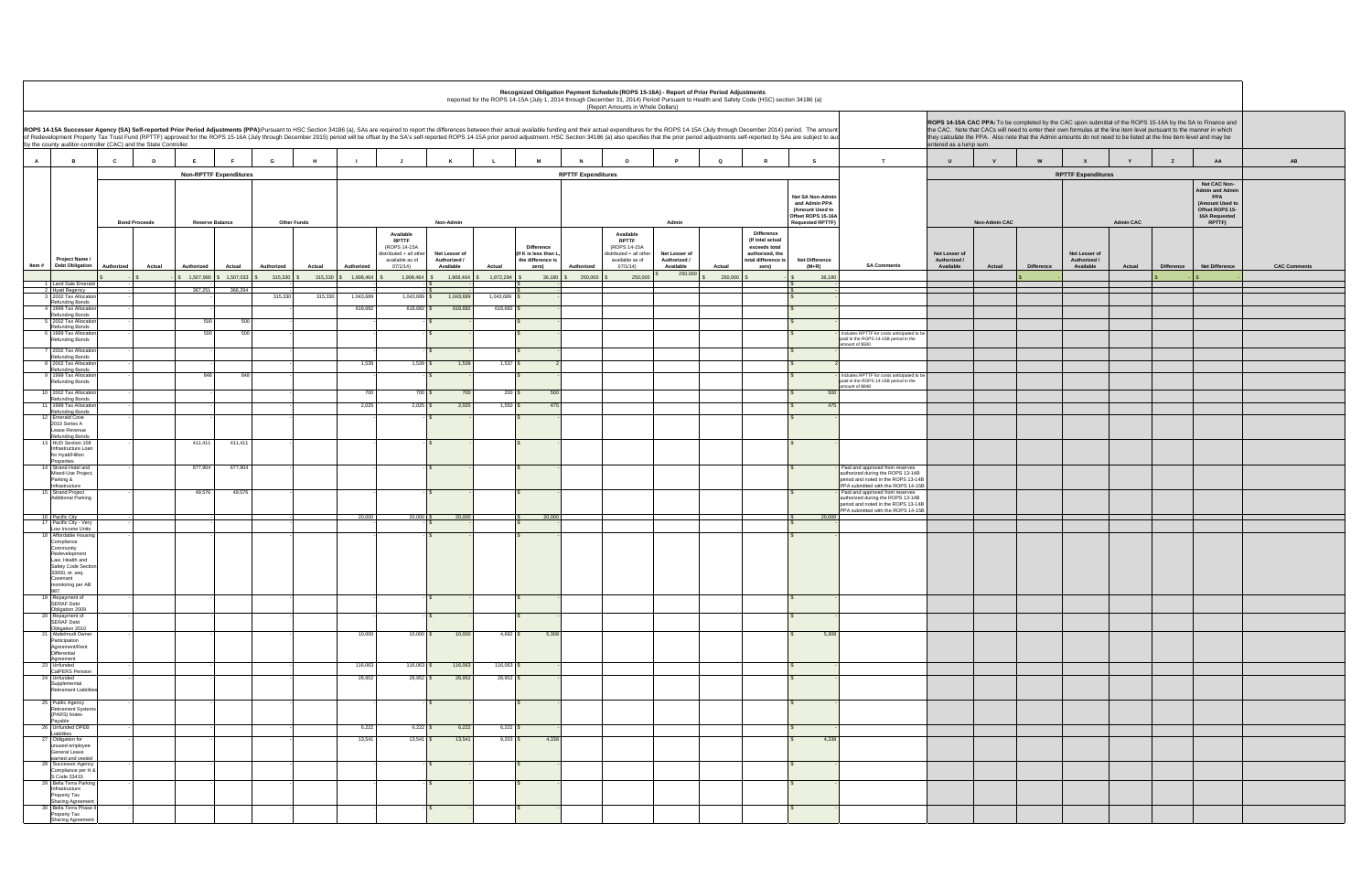|                    | ROPS 14-15A CAC PPA: To be completed by the CAC upon submittal of the ROPS 15-16A by the SA to Finance and<br>the CAC. Note that CACs will need to enter their own formulas at the line item level pursuant to the manner in which<br>they calculate the PPA. Also note that the Admin amounts do not need to be listed at the line item level and may be<br>entered as a lump sum. |               |                   |                                            |                  |                   |                                                                                                                |                     |
|--------------------|-------------------------------------------------------------------------------------------------------------------------------------------------------------------------------------------------------------------------------------------------------------------------------------------------------------------------------------------------------------------------------------|---------------|-------------------|--------------------------------------------|------------------|-------------------|----------------------------------------------------------------------------------------------------------------|---------------------|
| т                  | U                                                                                                                                                                                                                                                                                                                                                                                   | $\mathsf{v}$  | W                 | $\pmb{\mathsf{x}}$                         | Y                | $\mathsf z$       | AA                                                                                                             | AB                  |
|                    |                                                                                                                                                                                                                                                                                                                                                                                     |               |                   | <b>RPTTF Expenditures</b>                  |                  |                   |                                                                                                                |                     |
|                    |                                                                                                                                                                                                                                                                                                                                                                                     | Non-Admin CAC |                   |                                            | <b>Admin CAC</b> |                   | Net CAC Non-<br><b>Admin and Admin</b><br>PPA<br>(Amount Used to<br>Offset ROPS 15-<br>16A Requested<br>RPTTF) |                     |
| <b>SA Comments</b> | Net Lesser of<br>Authorized /<br>Available                                                                                                                                                                                                                                                                                                                                          | Actual        | <b>Difference</b> | Net Lesser of<br>Authorized /<br>Available | Actual           | <b>Difference</b> | Net Difference                                                                                                 | <b>CAC Comments</b> |
|                    |                                                                                                                                                                                                                                                                                                                                                                                     |               | \$                |                                            |                  | \$                | \$                                                                                                             |                     |
|                    |                                                                                                                                                                                                                                                                                                                                                                                     |               |                   |                                            |                  |                   |                                                                                                                |                     |
|                    |                                                                                                                                                                                                                                                                                                                                                                                     |               |                   |                                            |                  |                   |                                                                                                                |                     |
|                    |                                                                                                                                                                                                                                                                                                                                                                                     |               |                   |                                            |                  |                   |                                                                                                                |                     |
|                    |                                                                                                                                                                                                                                                                                                                                                                                     |               |                   |                                            |                  |                   |                                                                                                                |                     |
|                    |                                                                                                                                                                                                                                                                                                                                                                                     |               |                   |                                            |                  |                   |                                                                                                                |                     |
|                    |                                                                                                                                                                                                                                                                                                                                                                                     |               |                   |                                            |                  |                   |                                                                                                                |                     |
|                    |                                                                                                                                                                                                                                                                                                                                                                                     |               |                   |                                            |                  |                   |                                                                                                                |                     |
|                    |                                                                                                                                                                                                                                                                                                                                                                                     |               |                   |                                            |                  |                   |                                                                                                                |                     |
|                    |                                                                                                                                                                                                                                                                                                                                                                                     |               |                   |                                            |                  |                   |                                                                                                                |                     |
|                    |                                                                                                                                                                                                                                                                                                                                                                                     |               |                   |                                            |                  |                   |                                                                                                                |                     |
|                    |                                                                                                                                                                                                                                                                                                                                                                                     |               |                   |                                            |                  |                   |                                                                                                                |                     |
|                    |                                                                                                                                                                                                                                                                                                                                                                                     |               |                   |                                            |                  |                   |                                                                                                                |                     |
|                    |                                                                                                                                                                                                                                                                                                                                                                                     |               |                   |                                            |                  |                   |                                                                                                                |                     |
|                    |                                                                                                                                                                                                                                                                                                                                                                                     |               |                   |                                            |                  |                   |                                                                                                                |                     |
|                    |                                                                                                                                                                                                                                                                                                                                                                                     |               |                   |                                            |                  |                   |                                                                                                                |                     |
|                    |                                                                                                                                                                                                                                                                                                                                                                                     |               |                   |                                            |                  |                   |                                                                                                                |                     |
|                    |                                                                                                                                                                                                                                                                                                                                                                                     |               |                   |                                            |                  |                   |                                                                                                                |                     |

|                                                                                                                                                                                                                                                                                                                                                                                                                                                                                                                                      |                      |                             |                        |                               |                                                    |                    |                                       |                                                                                                                     |                                                            |                     |                                                                                         |                           | (Report Amounts in Whole Dollars)                                                                   |         | Recognized Obligation Payment Schedule (ROPS 15-16A) - Report of Prior Period Adjustments<br>Reported for the ROPS 14-15A (July 1, 2014 through December 31, 2014) Period Pursuant to Health and Safety Code (HSC) section 34186 (a) |                   |                                                                                                           |                                                                                                       |                    |                                            |                      |                   |                                            |                  |                   |                                                                                                                                                                                                                                                                                                                                                           |                |
|--------------------------------------------------------------------------------------------------------------------------------------------------------------------------------------------------------------------------------------------------------------------------------------------------------------------------------------------------------------------------------------------------------------------------------------------------------------------------------------------------------------------------------------|----------------------|-----------------------------|------------------------|-------------------------------|----------------------------------------------------|--------------------|---------------------------------------|---------------------------------------------------------------------------------------------------------------------|------------------------------------------------------------|---------------------|-----------------------------------------------------------------------------------------|---------------------------|-----------------------------------------------------------------------------------------------------|---------|--------------------------------------------------------------------------------------------------------------------------------------------------------------------------------------------------------------------------------------|-------------------|-----------------------------------------------------------------------------------------------------------|-------------------------------------------------------------------------------------------------------|--------------------|--------------------------------------------|----------------------|-------------------|--------------------------------------------|------------------|-------------------|-----------------------------------------------------------------------------------------------------------------------------------------------------------------------------------------------------------------------------------------------------------------------------------------------------------------------------------------------------------|----------------|
| ROPS 14-15A Successor Agency (SA) Self-reported Prior Period Adjustments (PPA):Pursuant to HSC Section 34186 (a), SAs are required to report the differences between their actual available funding and their actual expenditu<br>of Redevelopment Property Tax Trust Fund (RPTTF) approved for the ROPS 15-16A (July through December 2015) period will be offset by the SA's self-reported ROPS 14-15A prior period adjustment. HSC Section 34186 (a) also spe<br>by the county auditor-controller (CAC) and the State Controller. |                      |                             |                        |                               |                                                    |                    |                                       |                                                                                                                     |                                                            |                     |                                                                                         |                           |                                                                                                     |         |                                                                                                                                                                                                                                      |                   |                                                                                                           |                                                                                                       |                    | entered as a lump sum.                     |                      |                   |                                            |                  |                   | ROPS 14-15A CAC PPA: To be completed by the CAC upon submittal of the ROPS 15-16A by the SA to Finance and<br>the CAC. Note that CACs will need to enter their own formulas at the line item level pursuant to the manner in which<br>they calculate the PPA. Also note that the Admin amounts do not need to be listed at the line item level and may be |                |
| $\mathbf{A}$<br>$\overline{B}$                                                                                                                                                                                                                                                                                                                                                                                                                                                                                                       | $\mathbf{c}$<br>D    |                             |                        |                               | G                                                  | H                  |                                       |                                                                                                                     | ĸ                                                          |                     | M                                                                                       | $\overline{N}$            | $\Omega$                                                                                            |         |                                                                                                                                                                                                                                      | $\Omega$          |                                                                                                           | s                                                                                                     | T                  | $\mathsf{U}$                               |                      | w                 | $\mathbf{x}$                               |                  | $\mathbf{z}$      | AA                                                                                                                                                                                                                                                                                                                                                        | AB             |
|                                                                                                                                                                                                                                                                                                                                                                                                                                                                                                                                      | <b>Bond Proceeds</b> |                             | <b>Reserve Balance</b> | <b>Non-RPTTF Expenditures</b> |                                                    | <b>Other Funds</b> |                                       |                                                                                                                     | Non-Admin                                                  |                     |                                                                                         | <b>RPTTF Expenditures</b> |                                                                                                     |         | Admin                                                                                                                                                                                                                                |                   |                                                                                                           | Net SA Non-Admin<br>and Admin PPA<br>(Amount Used to<br>Offset ROPS 15-16A<br><b>Requested RPTTF)</b> |                    |                                            | <b>Non-Admin CAC</b> |                   | <b>RPTTF Expenditures</b>                  | <b>Admin CAC</b> |                   | Net CAC Non-<br><b>Admin and Admin</b><br>PPA<br>(Amount Used to<br>Offset ROPS 15-<br><b>16A Requested</b><br>RPTTF)                                                                                                                                                                                                                                     |                |
| Project Name /<br>Item #<br><b>Debt Obligation</b>                                                                                                                                                                                                                                                                                                                                                                                                                                                                                   | Authorized           | <b>Actual</b><br>Authorized |                        | <b>Actual</b>                 | Authorized<br>$$1,507,990$ $$1,507,033$ $$315,330$ | Actual             | Authorized<br>315,330 \$ 1,908,464 \$ | Available<br><b>RPTTF</b><br>(ROPS 14-15A<br>listributed + all other<br>available as of<br>07/1/14)<br>1,908,464 \$ | Net Lesser of<br>Authorized /<br>Available<br>1,908,464 \$ | Actual<br>1,872,284 | <b>Difference</b><br>(If K is less than L,<br>the difference is<br>zero)<br>$36,180$ \$ | Authorized<br>250,000 \$  | Available<br><b>RPTTF</b><br>(ROPS 14-15A<br>distributed + all other<br>available as of<br>07/1/14) | 250,000 | Net Lesser of<br>Authorized /<br>Available<br>250,000                                                                                                                                                                                | Actual<br>250,000 | <b>Difference</b><br>(If total actual<br>exceeds total<br>authorized, the<br>total difference is<br>zero) | <b>Net Difference</b><br>(M+R)<br>36,180                                                              | <b>SA Comments</b> | Net Lesser of<br>Authorized /<br>Available | Actual               | <b>Difference</b> | Net Lesser of<br>Authorized /<br>Available | Actual           | <b>Difference</b> | <b>Net Difference</b>                                                                                                                                                                                                                                                                                                                                     | <b>CAC Com</b> |
| 32 Operative<br>Agreement for the<br>Huntington Beach<br>Redevelopment                                                                                                                                                                                                                                                                                                                                                                                                                                                               |                      |                             |                        |                               |                                                    |                    |                                       |                                                                                                                     |                                                            |                     |                                                                                         |                           |                                                                                                     |         |                                                                                                                                                                                                                                      |                   |                                                                                                           |                                                                                                       |                    |                                            |                      |                   |                                            |                  |                   |                                                                                                                                                                                                                                                                                                                                                           |                |
| roject<br>38 Litigation expense<br>for City of Palmdale                                                                                                                                                                                                                                                                                                                                                                                                                                                                              |                      |                             |                        |                               |                                                    |                    |                                       |                                                                                                                     |                                                            |                     |                                                                                         |                           |                                                                                                     |         |                                                                                                                                                                                                                                      |                   |                                                                                                           |                                                                                                       |                    |                                            |                      |                   |                                            |                  |                   |                                                                                                                                                                                                                                                                                                                                                           |                |
| et al. v. Matosantos<br>pursuant to Health<br>and Safety Code<br>Section<br>34171(d)(1)(F)                                                                                                                                                                                                                                                                                                                                                                                                                                           |                      |                             |                        |                               |                                                    |                    |                                       |                                                                                                                     |                                                            |                     |                                                                                         |                           |                                                                                                     |         |                                                                                                                                                                                                                                      |                   |                                                                                                           |                                                                                                       |                    |                                            |                      |                   |                                            |                  |                   |                                                                                                                                                                                                                                                                                                                                                           |                |
| 9 Legal expenses for<br>Successor Agency<br>compliance with AE<br>1x 26 and AB 1484<br>pursuant to Health<br>and Safety Code                                                                                                                                                                                                                                                                                                                                                                                                         |                      |                             |                        |                               |                                                    |                    |                                       |                                                                                                                     |                                                            |                     |                                                                                         |                           |                                                                                                     |         |                                                                                                                                                                                                                                      |                   |                                                                                                           |                                                                                                       |                    |                                            |                      |                   |                                            |                  |                   |                                                                                                                                                                                                                                                                                                                                                           |                |
| Section<br>34171(d)(1)(F)<br>40 Economic Analysis                                                                                                                                                                                                                                                                                                                                                                                                                                                                                    |                      |                             |                        |                               |                                                    |                    |                                       |                                                                                                                     |                                                            |                     |                                                                                         |                           |                                                                                                     |         |                                                                                                                                                                                                                                      |                   |                                                                                                           |                                                                                                       |                    |                                            |                      |                   |                                            |                  |                   |                                                                                                                                                                                                                                                                                                                                                           |                |
| services related to<br>Successor Agency<br>compliance with AB<br>1x 26 and AB 1484<br>pursuant to Health<br>and Safety Code<br>Section<br>34171(d)(1)(F)                                                                                                                                                                                                                                                                                                                                                                             |                      |                             |                        |                               |                                                    |                    |                                       |                                                                                                                     |                                                            |                     |                                                                                         |                           |                                                                                                     |         |                                                                                                                                                                                                                                      |                   |                                                                                                           |                                                                                                       |                    |                                            |                      |                   |                                            |                  |                   |                                                                                                                                                                                                                                                                                                                                                           |                |
| <b>Huntington Center</b><br>Redevelopment                                                                                                                                                                                                                                                                                                                                                                                                                                                                                            |                      |                             |                        |                               |                                                    |                    |                                       |                                                                                                                     |                                                            |                     |                                                                                         |                           |                                                                                                     |         |                                                                                                                                                                                                                                      |                   |                                                                                                           |                                                                                                       |                    |                                            |                      |                   |                                            |                  |                   |                                                                                                                                                                                                                                                                                                                                                           |                |
| Plan development<br>42 Main-Pier<br>Redevelopment                                                                                                                                                                                                                                                                                                                                                                                                                                                                                    |                      |                             |                        |                               |                                                    |                    |                                       |                                                                                                                     |                                                            |                     |                                                                                         |                           |                                                                                                     |         |                                                                                                                                                                                                                                      |                   |                                                                                                           |                                                                                                       |                    |                                            |                      |                   |                                            |                  |                   |                                                                                                                                                                                                                                                                                                                                                           |                |
| Project Phase II<br>43 Development of<br>Downtown Main-                                                                                                                                                                                                                                                                                                                                                                                                                                                                              |                      |                             |                        |                               |                                                    |                    |                                       |                                                                                                                     |                                                            |                     |                                                                                         |                           |                                                                                                     |         |                                                                                                                                                                                                                                      |                   |                                                                                                           |                                                                                                       |                    |                                            |                      |                   |                                            |                  |                   |                                                                                                                                                                                                                                                                                                                                                           |                |
| Pier project area<br>44 Third Block West<br>commercial/residen                                                                                                                                                                                                                                                                                                                                                                                                                                                                       |                      |                             |                        |                               |                                                    |                    |                                       |                                                                                                                     |                                                            |                     |                                                                                         |                           |                                                                                                     |         |                                                                                                                                                                                                                                      |                   |                                                                                                           |                                                                                                       |                    |                                            |                      |                   |                                            |                  |                   |                                                                                                                                                                                                                                                                                                                                                           |                |
| al project<br>45 Second Block Alley<br>and Street                                                                                                                                                                                                                                                                                                                                                                                                                                                                                    |                      |                             |                        |                               |                                                    |                    |                                       |                                                                                                                     |                                                            |                     |                                                                                         |                           |                                                                                                     |         |                                                                                                                                                                                                                                      |                   |                                                                                                           |                                                                                                       |                    |                                            |                      |                   |                                            |                  |                   |                                                                                                                                                                                                                                                                                                                                                           |                |
| Improvement<br>46 Strand Project<br>47 Pierside                                                                                                                                                                                                                                                                                                                                                                                                                                                                                      |                      |                             |                        |                               |                                                    |                    |                                       |                                                                                                                     |                                                            |                     |                                                                                         |                           |                                                                                                     |         |                                                                                                                                                                                                                                      |                   |                                                                                                           |                                                                                                       |                    |                                            |                      |                   |                                            |                  |                   |                                                                                                                                                                                                                                                                                                                                                           |                |
| Hotel/Retail/Parking<br>Structure Project<br>48 Waterfront                                                                                                                                                                                                                                                                                                                                                                                                                                                                           |                      |                             |                        |                               |                                                    |                    |                                       |                                                                                                                     |                                                            |                     |                                                                                         |                           |                                                                                                     |         |                                                                                                                                                                                                                                      |                   |                                                                                                           |                                                                                                       |                    |                                            |                      |                   |                                            |                  |                   |                                                                                                                                                                                                                                                                                                                                                           |                |
| <b>Commercial Master</b><br>Site Plan<br>49 Strand Project                                                                                                                                                                                                                                                                                                                                                                                                                                                                           |                      |                             |                        |                               |                                                    |                    |                                       |                                                                                                                     |                                                            |                     |                                                                                         |                           |                                                                                                     |         |                                                                                                                                                                                                                                      |                   |                                                                                                           |                                                                                                       |                    |                                            |                      |                   |                                            |                  |                   |                                                                                                                                                                                                                                                                                                                                                           |                |
| 50 Enforcement of<br>Successor Agency<br>dissolution<br>compliance and<br>monitoring per AB                                                                                                                                                                                                                                                                                                                                                                                                                                          |                      |                             |                        |                               |                                                    |                    |                                       |                                                                                                                     |                                                            |                     |                                                                                         |                           |                                                                                                     | 250,000 |                                                                                                                                                                                                                                      | 250,000           |                                                                                                           |                                                                                                       |                    |                                            |                      |                   |                                            |                  |                   |                                                                                                                                                                                                                                                                                                                                                           |                |
| 1X26 and AB1484<br>51 Successor Agency<br>Property<br>Maintenance                                                                                                                                                                                                                                                                                                                                                                                                                                                                    |                      |                             |                        |                               |                                                    |                    | 3,500                                 |                                                                                                                     | $3,500$ \$<br>3,500                                        |                     | 1,557<br>$1,943$ \$                                                                     |                           |                                                                                                     |         |                                                                                                                                                                                                                                      |                   |                                                                                                           | 1,557                                                                                                 |                    |                                            |                      |                   |                                            |                  |                   |                                                                                                                                                                                                                                                                                                                                                           |                |
| Fencing<br>52 Successor Agency<br>Property<br>Maintenance - weed                                                                                                                                                                                                                                                                                                                                                                                                                                                                     |                      |                             |                        |                               |                                                    |                    | 4,000                                 |                                                                                                                     | $4,000$ \$<br>4,000                                        |                     | 4,000                                                                                   |                           |                                                                                                     |         |                                                                                                                                                                                                                                      |                   |                                                                                                           | 4,000                                                                                                 |                    |                                            |                      |                   |                                            |                  |                   |                                                                                                                                                                                                                                                                                                                                                           |                |
| control<br>53 Emerald Cove<br>2010 Series A<br>Lease Revenue                                                                                                                                                                                                                                                                                                                                                                                                                                                                         |                      |                             |                        |                               |                                                    |                    |                                       |                                                                                                                     |                                                            |                     |                                                                                         |                           |                                                                                                     |         |                                                                                                                                                                                                                                      |                   |                                                                                                           |                                                                                                       |                    |                                            |                      |                   |                                            |                  |                   |                                                                                                                                                                                                                                                                                                                                                           |                |
| Refunding Bonds<br>54 Pacific City - Very<br>Low Income Units                                                                                                                                                                                                                                                                                                                                                                                                                                                                        |                      |                             |                        |                               |                                                    |                    |                                       |                                                                                                                     |                                                            |                     |                                                                                         |                           |                                                                                                     |         |                                                                                                                                                                                                                                      |                   |                                                                                                           |                                                                                                       |                    |                                            |                      |                   |                                            |                  |                   |                                                                                                                                                                                                                                                                                                                                                           |                |
| 55 Litigation expenses<br>for City of<br>Huntington Beach v<br>Matosantos<br>pursuant to Health<br>and Safety Code<br>Section                                                                                                                                                                                                                                                                                                                                                                                                        |                      |                             |                        |                               |                                                    |                    |                                       |                                                                                                                     |                                                            |                     |                                                                                         |                           |                                                                                                     |         |                                                                                                                                                                                                                                      |                   |                                                                                                           |                                                                                                       |                    |                                            |                      |                   |                                            |                  |                   |                                                                                                                                                                                                                                                                                                                                                           |                |
| 34171(d)(1)(F)<br>56 RDA Dissolution                                                                                                                                                                                                                                                                                                                                                                                                                                                                                                 |                      |                             |                        |                               |                                                    |                    |                                       |                                                                                                                     |                                                            |                     |                                                                                         |                           |                                                                                                     |         |                                                                                                                                                                                                                                      |                   |                                                                                                           |                                                                                                       |                    |                                            |                      |                   |                                            |                  |                   |                                                                                                                                                                                                                                                                                                                                                           |                |
| Audit<br>57 Bella Terra I Projec<br>Management                                                                                                                                                                                                                                                                                                                                                                                                                                                                                       |                      |                             |                        |                               |                                                    |                    |                                       |                                                                                                                     |                                                            |                     |                                                                                         |                           |                                                                                                     |         |                                                                                                                                                                                                                                      |                   |                                                                                                           |                                                                                                       |                    |                                            |                      |                   |                                            |                  |                   |                                                                                                                                                                                                                                                                                                                                                           |                |
| 58 Bella Terra II<br>Project<br>Management                                                                                                                                                                                                                                                                                                                                                                                                                                                                                           |                      |                             |                        |                               |                                                    |                    |                                       |                                                                                                                     |                                                            |                     |                                                                                         |                           |                                                                                                     |         |                                                                                                                                                                                                                                      |                   |                                                                                                           |                                                                                                       |                    |                                            |                      |                   |                                            |                  |                   |                                                                                                                                                                                                                                                                                                                                                           |                |
| 59 CIM Project<br>Management                                                                                                                                                                                                                                                                                                                                                                                                                                                                                                         |                      |                             |                        |                               |                                                    |                    |                                       |                                                                                                                     | $\mathbf{s}$                                               |                     |                                                                                         |                           |                                                                                                     |         |                                                                                                                                                                                                                                      |                   |                                                                                                           |                                                                                                       |                    |                                            |                      |                   |                                            |                  |                   |                                                                                                                                                                                                                                                                                                                                                           |                |
| 60 Bella Terra I<br><b>Financial Analysis</b>                                                                                                                                                                                                                                                                                                                                                                                                                                                                                        |                      |                             |                        |                               |                                                    |                    |                                       |                                                                                                                     |                                                            |                     |                                                                                         |                           |                                                                                                     |         |                                                                                                                                                                                                                                      |                   |                                                                                                           |                                                                                                       |                    |                                            |                      |                   |                                            |                  |                   |                                                                                                                                                                                                                                                                                                                                                           |                |